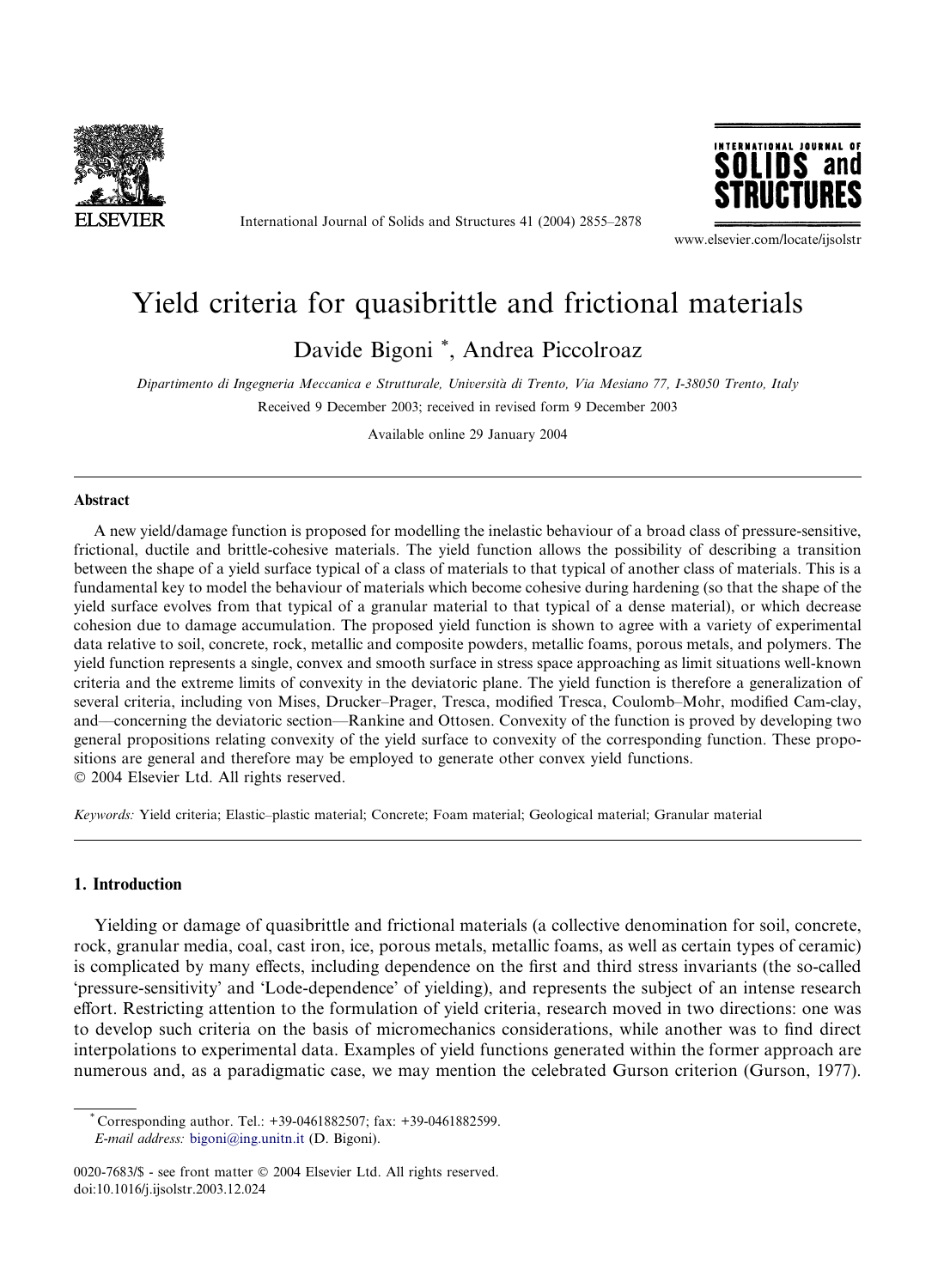#### 2856 D. Bigoni, A. Piccolroaz / International Journal of Solids and Structures 41 (2004) 2855–2878

The latter approach was also broadly followed, providing some very successful yield conditions, such as for instance the Ottosen criterion for concrete (Ottosen, 1977). Although very fundamental in essence, the micromechanics approach has limits however, particularly when employed for geomaterials. For instance, it is usually based on variational formulations, possible––for inelastic materials––only for solids obeying the postulate of maximum dissipation at a microscale, which is typically violated for frictional materials such as for instance soils.

A purely phenomenological point of view is assumed in the present article, wherein a new yield function  $\frac{1}{1}$  is formulated, tailored to interpolate experimental results for quasibrittle and frictional materials, under the assumption of isotropy. The interest in this proposal lies in the features evidenced by the criterion. These are:

- finite extent of elastic range both in tension and in compression;
- non-circular deviatoric section of the yield surface, which may approach both the upper and lower convexity limits for extreme values of material parameters;
- smoothness of the yield surface;
- possibility of stretching the yield surface to extreme shapes and related capability of interpolating a broad class of experimental data for different materials;
- reduction to known criteria in limit situations:
- convexity of the yield function (and thus of the yield surface);
- simple mathematical expression.

None of the above features is essential, in the sense that a plasticity theory can be developed without all of the above, but all are desirable for the development of certain models of interest, particularly in the field of geomaterials. This is a crucial point, deserving a carefully explanation. In particular, while some of the above requirements have a self-evident meaning, smoothness and convexity need some discussion.

Although experiments are inconclusive in this respect (Naghdi et al., 1958; Paul, 1968; Phillips, 1974), theoretical speculations (sometimes criticized, Naghdi and Srinivasa, 1994) suggest that corners should be expected to form in the yield surface for single crystals and polycrystals (Hill, 1967). Therefore, smoothness of the yield surface might be considered a mere simplification in the constitutive modelling of metals. However, the situation of quasibrittle and frictional materials is completely different. For such materials, in fact, evidence supporting corner formation is weak,  $^2$  so that, presently, smoothness of the yield surface is a broadly employed concept and models developed under this assumption are still very promising. Moreover, corners often are included in the constitutive description of a material for the mere fact that an appropriate, smooth yield function is simply not available (this is usually the case of the apex of the Drucker–Prager yield surface and of the corner which may exist at the intersection of a smooth, open yield surface with a cap).

Regarding convexity of the yield surface, we note that this follows for polycrystals from Schmid laws of single crystals (Bishop and Hill, 1951; Mandel, 1966). However, differently from smoothness, convexity is supported by experiments in practically all materials and is a useful mathematical property, which is the basis of limit analysis and becomes of fundamental importance in setting variational inequalities for plasticity (Duvaut and Lions, 1976). We may therefore conclude that––in the absence of a clear and specific motivation––it is not sensible to employ a yield function that violates convexity.

<sup>&</sup>lt;sup>1</sup> We need not distinguish here between yield, damage and failure. Within a phenomenological approach, all these situations are based on the concept of stress range, bounded by a given hypersurface defined in stress space.<br><sup>2</sup> Some argument in favour of corner formation in geomaterials have been given by Rudnicki and Rice (1975).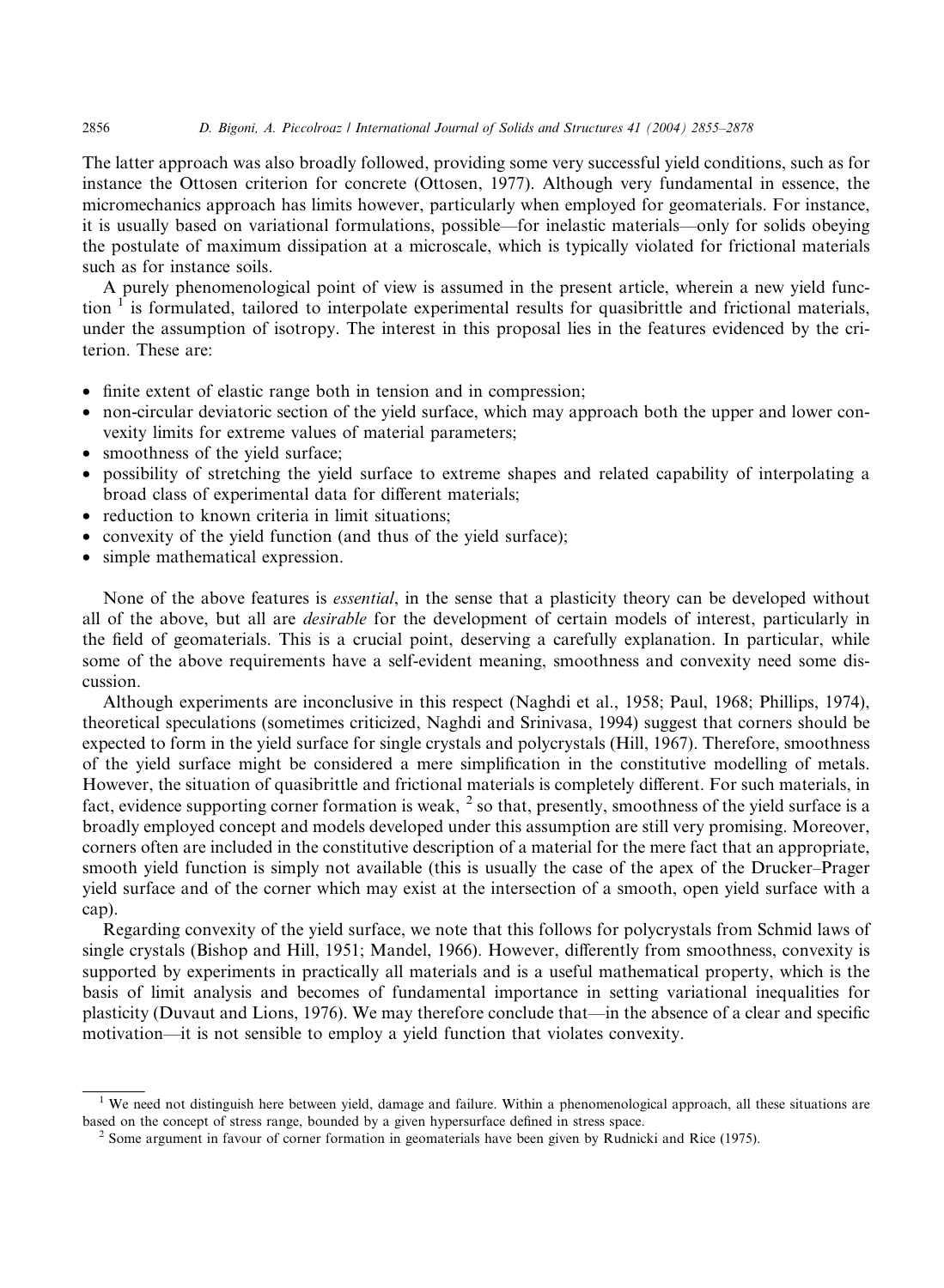A number of failure surfaces have been proposed meeting some of the above requirements, among others, we quote the Willam and Warnke (1975), Ottosen (1977) and Hisieh et al. (1982) criteria for concrete, the Argyris et al. (1974), Matsuoka and Nakai (1977), Lade and Kim (1995) and Lade (1997) criteria for soils. For all these criteria, while some information can be found about the range of parameters corresponding to convexity of the yield *surfaces*, nothing is known about the convexity of the corresponding yield *functions*.

Convexity of a yield function implies convexity of the corresponding yield surface, but convexity of a level set of a function does not imply convexity of the function itself. While it can be pointed out that a convex yield function can in principle always be found to represent a convex yield surface, the 'practical problem' of finding it in a reasonably simple form may be a formidable one. From this respect, general propositions would be of interest, but the only contribution of which the authors are aware in this respect is quite recent (Mollica and Srinivasa, 2002). A purpose of the present paper is to provide definitive results in this direction. In particular, the range of material parameters corresponding to convexity of the yield function proposed in this paper is obtained by developing a general proposition that can be useful for analyzing convexity of a broad class of yield functions. The proposition is finally extended to introduce the possibility of describing a modification in shape of the deviatoric section with pressure. The propositions are shown to be constructive, in the sense that these may be employed to generate convex yield functions (examples of which are also included).

Beyond the issue of convexity, the central purpose of this paper is the proposal of a yield criterion (see Eqs. (6)–(9)). This meets all of the above-listed requirements and can be viewed as a generalization of the following criteria: von Mises, Drucker–Prager, Tresca, modified Tresca, Coulomb–Mohr, modified Camclay, Deshpande and Fleck (2000), Rankine, and Ottosen (1977) (the last two for the deviatoric section). Obviously, the criterion may account for situations which cannot be described by the simple criteria to which it reduces in particular cases. Several examples of this may be found in the field of granular media, where several *ad hoc* yield conditions have been proposed, which may describe *one peculiar material, but* cannot describe another. In the present paper, it is shown with several examples that our yield criterion provides a unified description for a extremely broad class of quasi-brittle and frictional materials. Beyond the evident interest in generalization, there is a specific motivation for advocating the necessity of having a single criterion describing different materials. This lies in the fact that during hardening, a yield surface may evolve from the shape typical of a certain material to that typical of another. An evident example of this behaviour can be found in the field of granular materials, referring in particular to metal powders. These powders become cohesive during compaction, so that the material is initially a true granular material, but becomes finally a porous metal, whose porosity may be almost completely eliminated through sintering. The key to simulate this process is plasticity theory, so that a yield function must be employed evolving from the typical shape of a granular material ('triangular' deviatoric and 'drop-shaped' meridian sections), to that of a porous metal (circular deviatoric and elliptic meridian sections) and, in case of sintering, to that of a fully-dense metal (von Mises criterion). Another example of extreme shape variation of yield function during hardening is the process of decohesion of a rock-like material due to damage accumulation, a situation in a sense opposite to that described above. Evidently, a continuous distortion of the yield surface can be described employing the criterion proposed in this paper and simply making material parameters depend on hardening.

## 2. A premise on Haigh–Westergaard representation

The analysis will be restricted to isotropic behaviour, therefore the Haigh–Westergaard representation of the yield locus is employed (Hill, 1950a). This is well-known, so that we limit the presentation here to a few remarks that may be useful in the following. First, we recall that: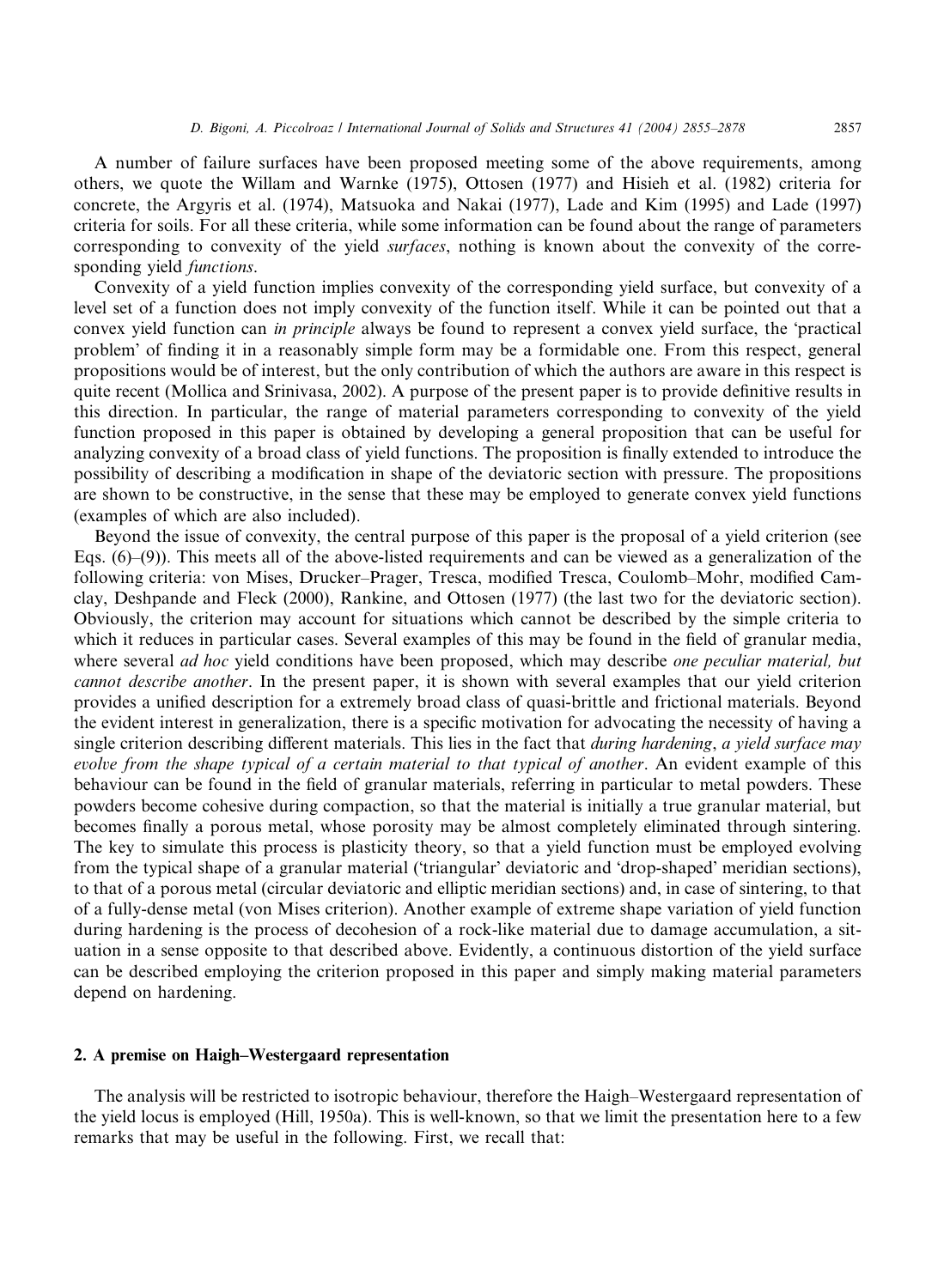- $\mathscr{A}1$ . A single point in the Haigh–Westergaard space is representative of the infinite (to the power three) stress tensors having the same principal values.
- $\mathscr{A}2$ . Due to the arbitrariness in the ordering of the eigenvalues of a tensor, six different points correspond in the Haigh–Westergaard representation to a given stress tensor. As a result, the yield surface results symmetric about the projections of the principal axes on the deviatoric plane (Fig. 1).
- $\mathscr A$ 3. The Haigh–Westergaard representation preserves the scalar product only between coaxial tensors.
- $A_4$ . A convex yield surface—for a material with a fixed yield strength under triaxial compression—must be internal to the two limit situations shown in Fig. 1 (Haythornthwaite, 1985). Note that the inner bound will be referred as 'the Rankine limit'.

Due to isotropy, the analysis of yielding can be pursued fixing once and for all a reference system and restricting to all stress tensors diagonal in this system. We will refer to this setting as to the Haigh– Westergaard representation. When tensors (for instance, the yield function gradient) coaxial to the reference system are represented, the scalar product is preserved, property  $\mathscr{A}3$ . In the Haigh–Westergaard representation, the hydrostatic and deviatoric stress components are defined by the invariants

$$
p = -\frac{\text{tr}\,\sigma}{3}, \quad q = \sqrt{3J_2},\tag{1}
$$

where

$$
J_2 = \frac{1}{2} \mathbf{S} \cdot \mathbf{S}, \quad \mathbf{S} = \boldsymbol{\sigma} - \frac{\mathrm{tr} \, \boldsymbol{\sigma}}{3} \mathbf{I},\tag{2}
$$

in which S is the deviatoric stress, I is the identity tensor, a dot denotes scalar product and tr denotes the trace operator, so that  $A \cdot B = \text{tr } AB^T$ , for every second-order tensors A and B. The position of the stress point in the deviatoric plane is singled out by the Lode (1926) angle  $\theta$  defined as

$$
\theta = \frac{1}{3} \cos^{-1} \left( \frac{3\sqrt{3}}{2} \frac{J_3}{J_2^{3/2}} \right), \quad J_3 = \frac{1}{3} \text{tr } \mathbf{S}^3,
$$
\n(3)

so that  $\theta \in [0, \pi/3]$ . As a consequence of property ( $\mathscr{A}2)$  of the Haigh–Westergaard representation, a single value of  $\theta$  corresponds to six different points in the deviatoric plane (Fig. 1). The following gradients of the invariants, that will be useful later,



Fig. 1. Deviatoric section: definition of angle  $\theta$ , symmetries, lower and upper convexity bounds.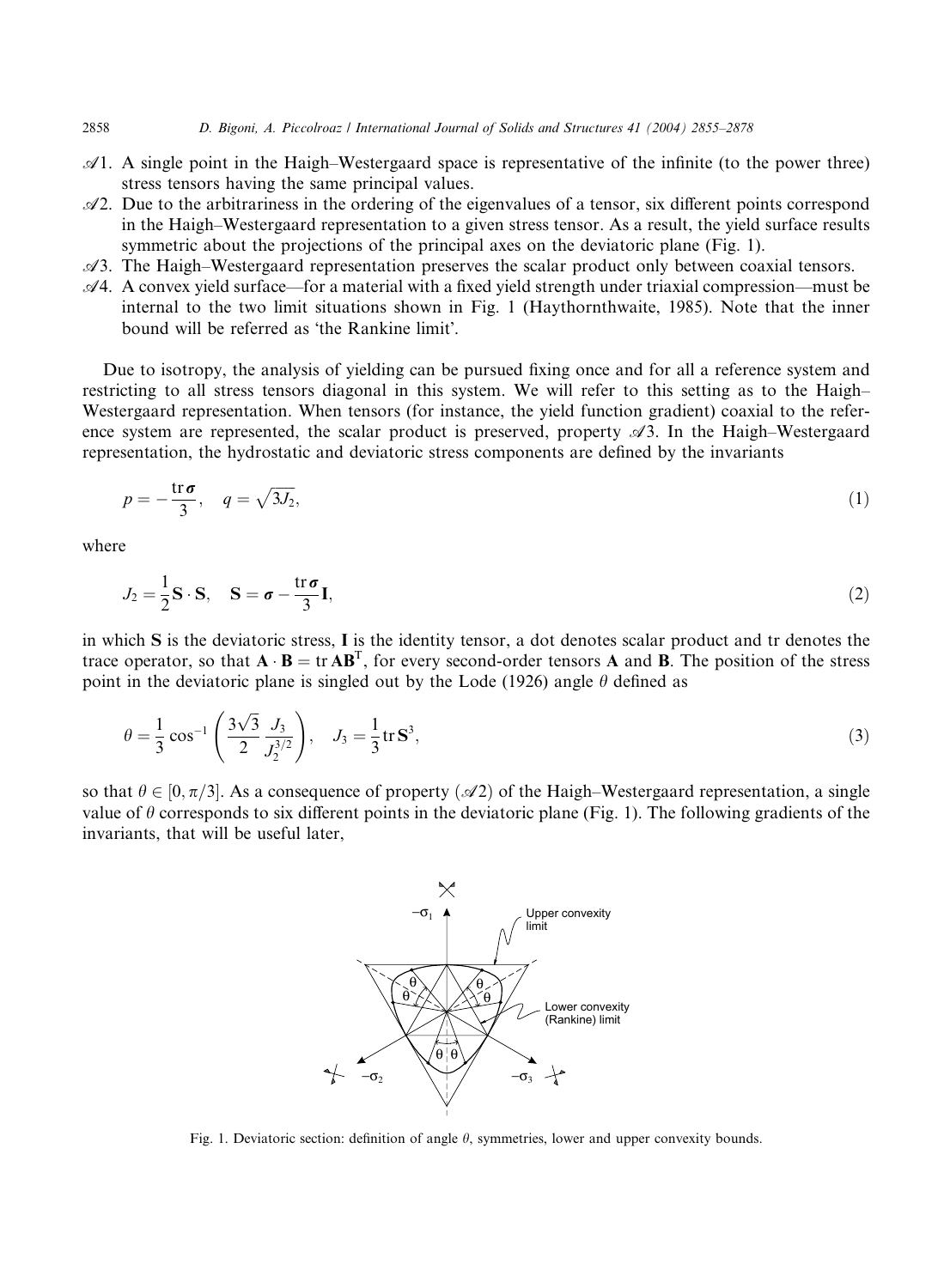D. Bigoni, A. Piccolroaz / International Journal of Solids and Structures 41 (2004) 2855–2878 2859

$$
\frac{\partial p}{\partial \sigma} = -\frac{1}{3} \mathbf{I}, \quad \frac{\partial J_2}{\partial \sigma} = \mathbf{S}, \quad \frac{\partial J_3}{\partial \sigma} = \mathbf{S}^2 - \frac{\text{tr}\,\mathbf{S}^2}{3} \mathbf{I}, \n\frac{\partial \theta}{\partial \sigma} = -\frac{9}{2q^3 \sin 3\theta} \left( \mathbf{S}^2 - \frac{\text{tr}\,\mathbf{S}^2}{3} \mathbf{I} - q \frac{\cos 3\theta}{3} \mathbf{S} \right),
$$
\n(4)

can be obtained from well-known formulae (e.g. Truesdell and Noll, 1965, Section 9), using the identity

$$
\frac{\partial S}{\partial \sigma} = I \underline{\overline{\otimes}} I - \frac{1}{3} I \otimes I,\tag{5}
$$

where the symbol  $\otimes$  denotes the usual dyadic product and  $I\overline{\otimes}I$  is the symmetrizing fourth-order tensor, defined for every tensor **A** as  $I\overline{\otimes} I[A] = (A + A^T)/2$ . Note that  $\partial \theta / \partial \sigma$  is orthogonal to I and to the deviatoric stress S.

#### 3. A new yield function

We propose the seven-parameters yield function  $F : Sym \to \mathbb{R} \cup \{+\infty\}$  defined as:

$$
F(\boldsymbol{\sigma}) = f(p) + \frac{q}{g(\theta)},\tag{6}
$$

where the dependence on the stress  $\sigma$  is included in the invariants p, q and  $\theta$ , Eqs. (1) and (3), through the 'meridian' function

$$
f(p) = \begin{cases} -Mp_c \sqrt{(\Phi - \Phi^m)[2(1 - \alpha)\Phi + \alpha]} & \text{if } \Phi \in [0, 1], \\ +\infty & \text{if } \Phi \notin [0, 1], \end{cases}
$$
(7)

where

$$
\Phi = \frac{p+c}{p_c+c},\tag{8}
$$

describing the pressure-sensitivity <sup>3</sup> and the 'deviatoric' function

$$
g(\theta) = \frac{1}{\cos\left[\beta \frac{\pi}{6} - \frac{1}{3}\cos^{-1}(\gamma \cos 3\theta)\right]},
$$
\n(9)

describing the Lode-dependence of yielding. The seven, non-negative material parameters:

$$
\underbrace{M>0, p_c>0, c\geqslant 0, 0<\alpha<2, m>1}_{\text{defining } f(p)}, \underbrace{0\leqslant\beta\leqslant 2, 0\leqslant\gamma<1}_{\text{defining } g(\theta)},
$$
\n(10)

define the shape of the associated (single, smooth) yield surface. In particular, M controls the pressuresensitivity,  $p_c$  and c are the yield strengths under isotropic compression and tension, respectively. Parameters  $\alpha$  and m define the distortion of the meridian section, whereas  $\beta$  and  $\gamma$  model the shape of the deviatoric section. Note that the deviatoric function describes a piecewise linear deviatoric surface in the limit  $\gamma \to 1$ . Finally, it is important to remark that within the interval of  $\beta \in [0,2]$  the yield function is

$$
f(p) = -Mp_c\sqrt{\left(\widetilde{\boldsymbol{\phi}} - \widetilde{\boldsymbol{\Phi}}^m\right)\left[2(1-\alpha)\widetilde{\boldsymbol{\Phi}} + \alpha\right]} + \chi_{[0,1]}(\boldsymbol{\Phi}), \quad \widetilde{\boldsymbol{\phi}} = \langle \boldsymbol{\Phi} \rangle - \langle \boldsymbol{\Phi} - 1 \rangle.
$$

<sup>&</sup>lt;sup>3</sup> The meridian function can be written in an alternative form by using the Macauley bracket operator, defined for every scalar  $\alpha$  as  $\langle \alpha \rangle = \max\{0, \alpha\}$ , and the indicator function  $\chi_{[0,1]}(\Phi)$ , which takes the value 0 when  $\Phi \in [0,1]$  and is equal to  $+\infty$  otherwise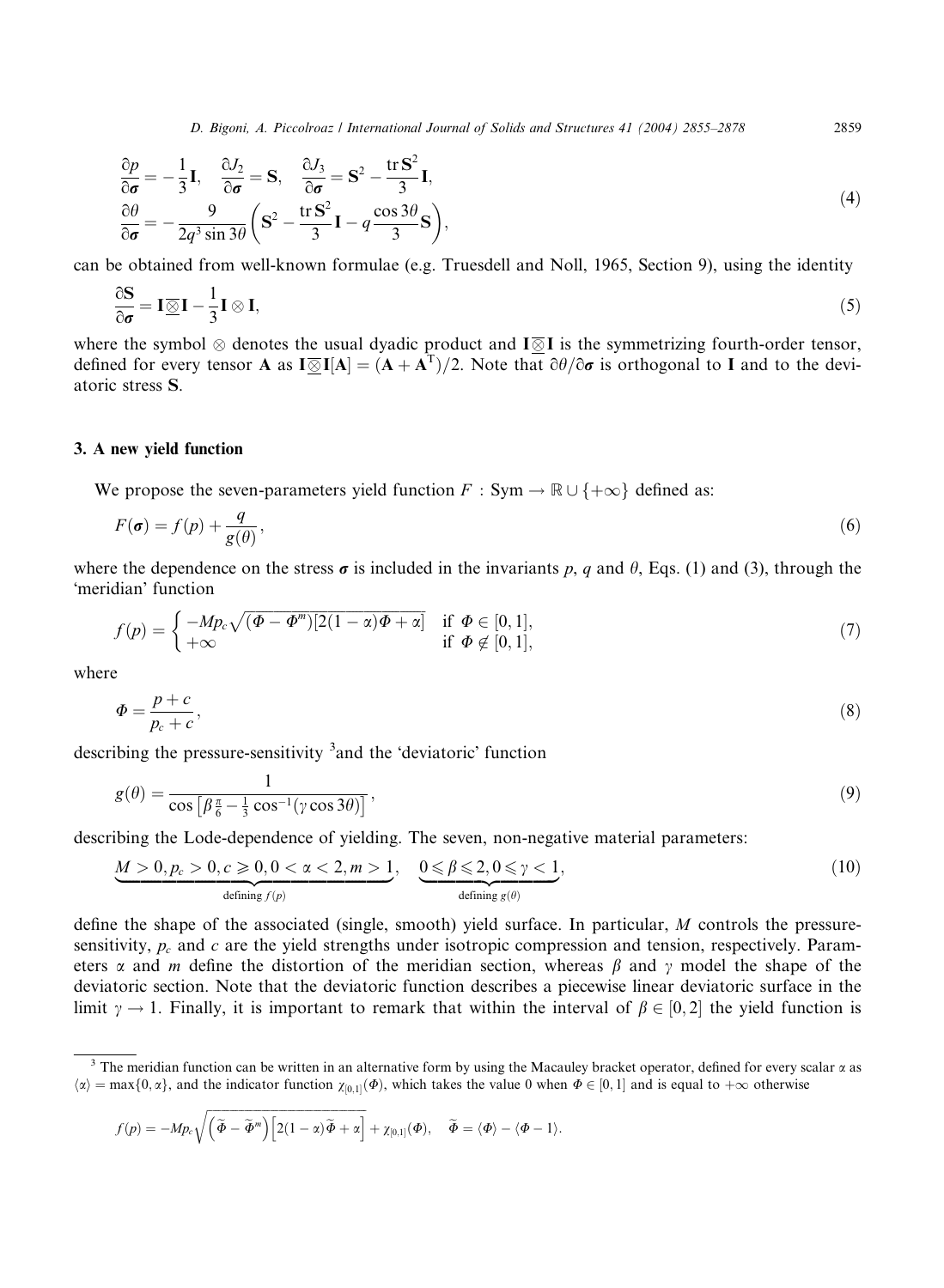convex independently of the values assumed by parameter  $\gamma$ . Convexity requirements, that will be proved later, impose a broader variation of  $\beta$  than (10)<sub>6</sub>, but the interval where  $\beta$  may range becomes a function of  $\gamma$ . In particular, the yield function is convex when

$$
2 - \mathcal{B}(\gamma) \leq \beta \leq \mathcal{B}(\gamma),\tag{11}
$$

where function  $\mathscr{B}(\gamma)$  takes values within the interval [2, 4], when  $\gamma$  ranges in [0, 1] and is defined as

$$
\mathcal{B}(\gamma) = 3 - \frac{6}{\pi} \tan^{-1} \frac{1 - 2\cos z - 2\cos^2 z}{2\sin z (1 - \cos z)} \bigg|_{z = 2/3(\pi - \cos^{-1} \gamma)}.
$$
\n(12)

The yield function (6) corresponds to the following yield surface:

$$
q = -f(p)g(\theta), \quad p \in [-c, p_c], \ \theta \in [0, \pi/3], \tag{13}
$$

which makes explicit the fact that  $f(p)$  and  $g(\theta)$  define the shape of the meridian and deviatoric sections, respectively.

The yield surface (13) is sketched in Figs. 2 and 3 for different values of the seven above-defined material parameters (non-dimensionalization is introduced through division by  $p_c$  in Fig. 2). In particular, meridian sections are reported in Fig. 2 ( $g(\theta) = 1$  has been taken), whereas Fig. 3 pertains to deviatoric sections.

As a reference, the case corresponding to the modified Cam-clay introduced by Roscoe and Burland (1968) and Schofield and Wroth (1968) and corresponding to  $\beta = 1$ ,  $\gamma = 0$ ,  $\alpha = 1$ ,  $m = 2$ , and  $c = 0$  is reported in Fig. 2 as a solid line, for  $M = 0.75$ . The distortion of meridian section reported in Fig. 2(a) where  $M = 0.25, 0.75, 1.25$ —can also be obtained within the framework of the modified Cam-clay, whereas the effect of an increase in cohesion reported in Fig. 2(b)—where  $c/p_c = 0, 0.2, 0.4$ —may be employed to model the gain in cohesion consequent to plastic strain, during compaction of powders.

The shape distortion induced by the variation of parameters m and  $\alpha$ , Fig. 2(c)—where  $m = 1.2, 2, 4$  and (d)—where  $\alpha = 0.01, 1.00, 1.99$ —is crucial to fit experimental results relative to frictional materials.

A unique feature of the proposed model is the possibility of extreme shape distortion of the deviatoric section, which may range between the upper and lower convexity limits, and approach Tresca, von Mises



Fig. 2. Meridian section: effects related to the variation of parameters M (a),  $c/p_c$  (b), m (c), and  $\alpha$  (d).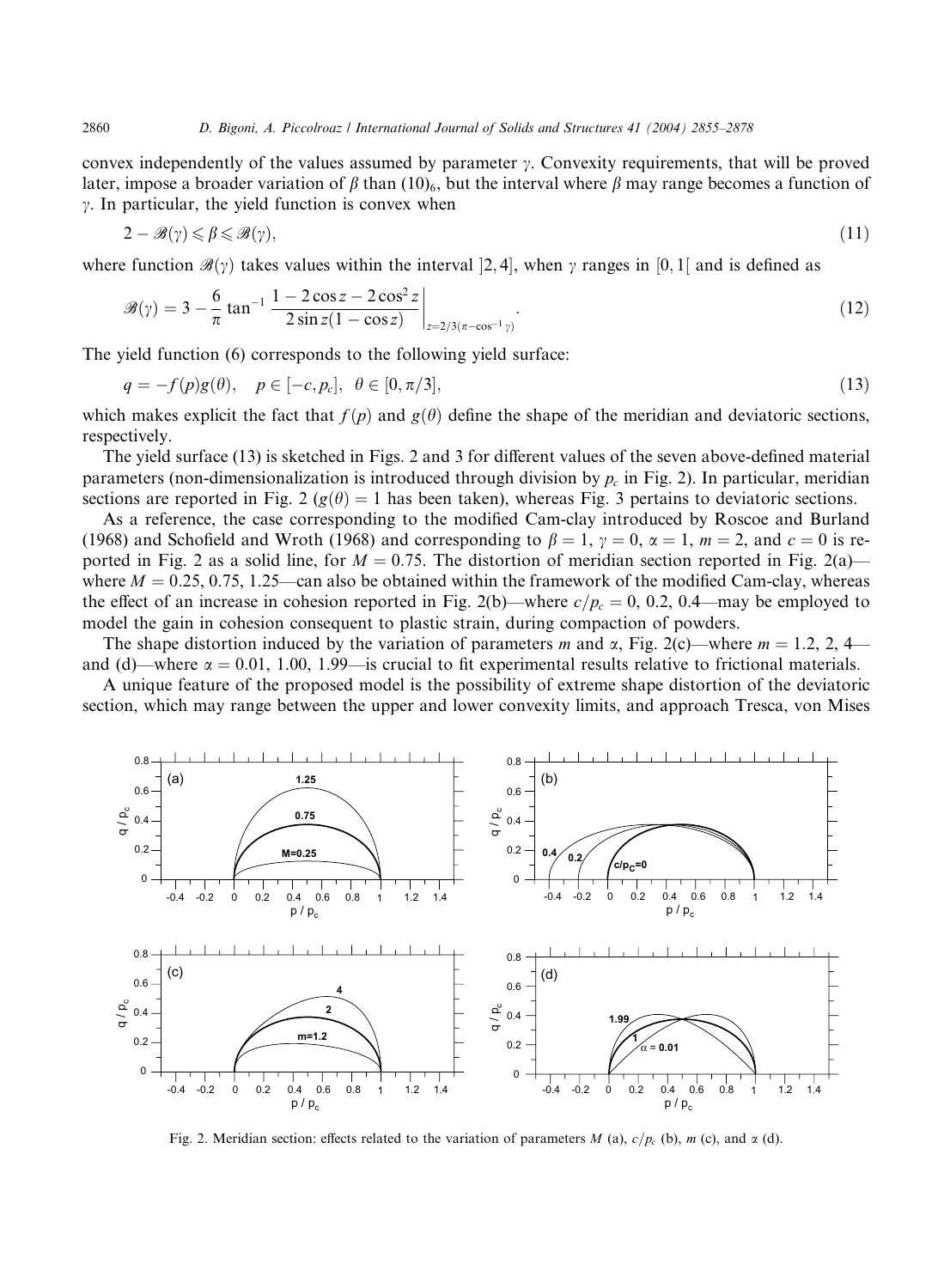

Fig. 3. Deviatoric section: effects related to the variation of  $\beta$  and  $\gamma$ . Variation of  $\beta = 0, 0.5, 1, 1.5, 2$  at fixed  $\gamma = 0.99$  (a) and  $\gamma = 1$  (b). Variation of  $\gamma = 1, 0.75, 0$  at fixed  $\beta = 0$  (c) and  $\beta = 0.5$  (d).

and Coulomb–Mohr. This is sketched in Fig. 3, where to simplify reading of the figure, function  $g(\theta)$  has been normalized through division by  $g(\pi/3)$ , so that all deviatoric sections coincide at the point  $\theta = \pi/3$ . The use of our model may therefore allow one to simply obtain a convex, smooth approximation of several yielding criteria (Tresca and Coulomb–Mohr, for instance). If this may be not substantial from theoretical point of view, it clearly avoids the necessity of introducing independent yielding mechanisms.

Parameter  $\gamma$  is kept fixed in Fig. 3(a) and (b) and equal to 0.99 and 1, respectively, whereas parameter  $\beta$  is fixed in Fig. 3(c) and (d) and equal to 0 and 1/2. Therefore, figures (a) and (b) demonstrate the effect of the variation in  $\beta$  ( = 0, 0.5, 1, 1.5, 2) which makes possible a distortion of the yield surface from the upper to lower convexity limits going through Tresca and Coulomb–Mohr shapes. The role played by  $\gamma$  ( = 1, 0.75, 0) is investigated in figures (c) and (d), from which it becomes evident that  $\gamma$  has a smoothing effect on the corners, emerging in the limit  $\gamma = 1$ . The von Mises (circular) deviatoric section emerges when  $\gamma = 0$ .

The yield surface in the biaxial plane  $\sigma_1$  versus  $\sigma_2$ , with  $\sigma_3 = 0$  is sketched in Fig. 4, where axes are normalized through division by the uniaxial tensile strength  $f<sub>i</sub>$ . In particular, the figure pertains to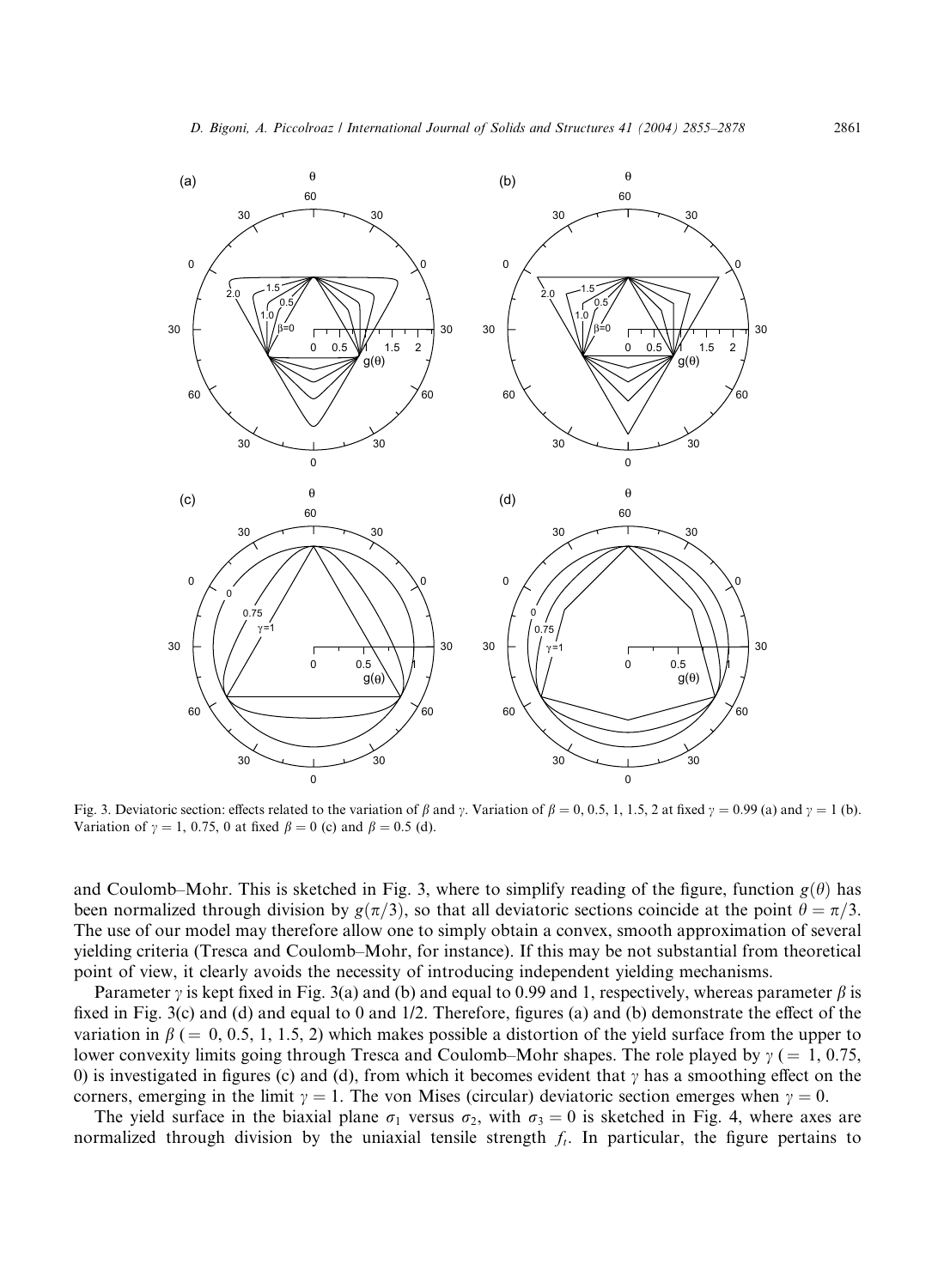

Fig. 4. Yield surface in the biaxial plane  $\sigma_1/f_t$  vs.  $\sigma_2/f_t$ , with  $\sigma_3 = 0$ . Variation of  $\beta = 0, 0.5, 1, 1.5, 2$  at fixed  $\gamma = 0.99$  (a) and variation of  $\gamma = 0, 0.75, 0.99$  at fixed  $\beta = 0$  (b).

 $M = 0.75$ ,  $p_c = 50c$ ,  $m = 2$ , and  $\alpha = 1$ , whereas  $\gamma = 0.99$  is fixed and  $\beta$  is equal to {0, 0.5, 1, 1.5, 2} in Fig. 4(a) and, vice versa,  $\beta = 0$  is fixed and  $\gamma$  is equal to {0, 0.75, 0.99} in Fig. 4(b).

# 3.1. Smoothness of the yield surface

Smoothness of yield surface (13) within the interval of material parameters defined in (10) and (11) can be proved considering the yield function gradient. This can be obtained from (4) in the form

$$
\frac{\partial F}{\partial \sigma} = a(p)\mathbf{I} + b(\theta)\widetilde{\mathbf{S}} + c(\theta)\widetilde{\mathbf{S}}^{\perp},\tag{14}
$$

where

$$
\widetilde{\mathbf{S}} = \sqrt{\frac{3}{2} \frac{\mathbf{S}}{q}}, \quad \widetilde{\mathbf{S}}^{\perp} = -\frac{q\sqrt{2}}{\sqrt{3}} \frac{\partial \theta}{\partial \sigma} = \frac{1}{\sin 3\theta} \left[ \sqrt{6} \left( \widetilde{\mathbf{S}}^2 - \frac{1}{3} \mathbf{I} \right) - \cos 3\theta \widetilde{\mathbf{S}} \right],\tag{15}
$$

and

$$
a(p) = -\frac{1}{3} \frac{\partial f(p)}{\partial p} = \frac{Mp_c}{3(p_c + c)} \frac{(1 - m\Phi^{m-1})[2(1 - \alpha)\Phi + \alpha] + 2(1 - \alpha)(\Phi - \Phi^m)}{2\sqrt{(\Phi - \Phi^m)[2(1 - \alpha)\Phi + \alpha]}},
$$
  
\n
$$
b(\theta) = \sqrt{\frac{3}{2} \frac{1}{g(\theta)}},
$$
  
\n
$$
c(\theta) = -\frac{\sqrt{3}\gamma \sin 3\theta}{\sqrt{2}\sqrt{1 - \gamma^2 \cos^2 3\theta}} \sin \left[\beta \frac{\pi}{6} - \frac{1}{3} \cos^{-1}(\gamma \cos 3\theta)\right].
$$
\n(16)

It should be noted that  $c(0) = c(\pi/3) = 0$  and that  $\tilde{S}$  and  $\tilde{S}^{\perp}$  are unit norm, coaxial and normal to each other tensors. <sup>4</sup> Coaxiality and orthogonality are immediate properties, whereas the proof that  $|\tilde{S}^{\perp}| = 1$  is facilitated when the following identities are kept into account

<sup>&</sup>lt;sup>4</sup> Note that  $c\tilde{S}^{\perp} = 0$  at  $\theta = 0, \pi/3$ . This can be deduced from the fact that  $|\tilde{S}^{\perp}| = 1$  and  $c = 0$  for  $\theta = 0, \pi/3$  or, alternatively, can be proved directly observing that for  $\theta = 0, \pi/3$  the deviatoric stress can be generically written as  $\{S_1, -S_1/2, -S_1/2\}$ , unless all (uninfluent) permutations of components.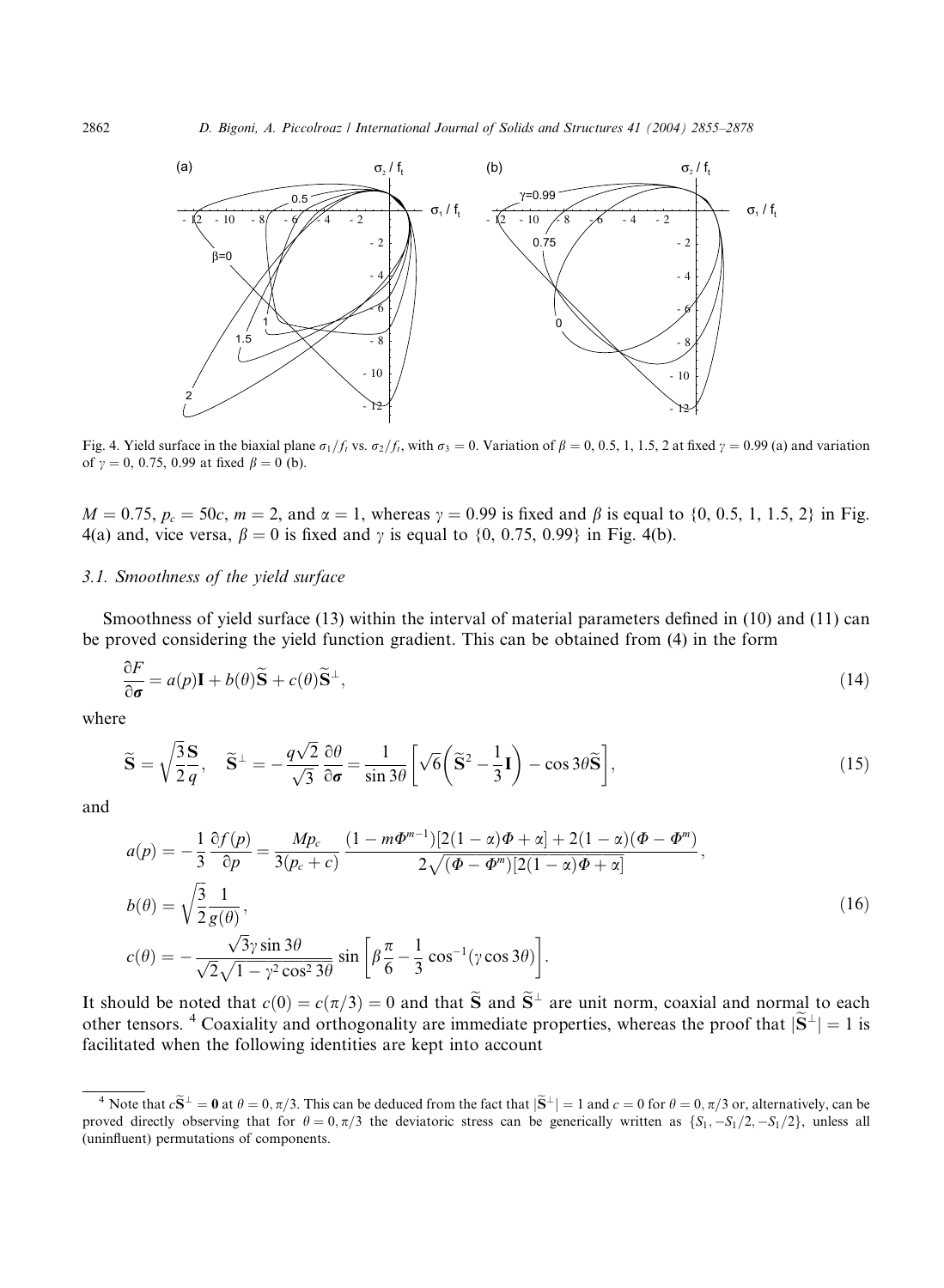D. Bigoni, A. Piccolroaz / International Journal of Solids and Structures 41 (2004) 2855–2878 2863

$$
\widetilde{\mathbf{S}}^3 - \frac{1}{2}\widetilde{\mathbf{S}} - \frac{\cos 3\theta}{3\sqrt{6}}\mathbf{I} = \mathbf{0}, \quad \leadsto \quad \widetilde{\mathbf{S}}^2 \cdot \widetilde{\mathbf{S}}^2 = \frac{1}{2}, \tag{17}
$$

the former of which is the Cayley–Hamilton theorem written for  $\tilde{S}$ . Let us consider now from (14) the unitnorm yield function gradient

$$
\mathbf{Q} = \frac{a}{\sqrt{3a^2 + b^2 + c^2}} \mathbf{I} + \frac{b}{\sqrt{3a^2 + b^2 + c^2}} \widetilde{\mathbf{S}} + \frac{c}{\sqrt{3a^2 + b^2 + c^2}} \widetilde{\mathbf{S}}^{\perp},
$$
\n(18)

defining, for stress states satisfying  $F(\sigma) = 0$ , the unit normal to the yield surface. The following limits can be easily calculated

$$
\lim_{\phi \to 0^+} \mathbf{Q} = \frac{1}{\sqrt{3}} \mathbf{I}, \quad \lim_{\phi \to 1^-} \mathbf{Q} = -\frac{1}{\sqrt{3}} \mathbf{I}, \tag{19}
$$

so that the yield surface results to be smooth at the limit points where the hydrostatic axis is met. Moreover, smoothness of the deviatoric section of the yield surface is proved observing that

$$
\lim_{\theta \to 0, \pi/3} \mathbf{Q} = \frac{a}{\sqrt{3a^2 + b^2}} \mathbf{I} + \frac{b}{\sqrt{3a^2 + b^2}} \widetilde{\mathbf{S}},
$$
\n(20)

where  $\tilde{S}$  and b are evaluated at  $\theta = 0$  and  $\theta = \pi/3$ , and noting that  $\tilde{S}$  and  $\tilde{S}^{\perp}$  are coaxial, deviatoric tensors so that they are represented by two orthogonal vectors in the deviatoric plane in the Haigh–Westergaard stress space. We observe, finally, that limits (19) do not hold true when  $\alpha$  equals 0 and 2 and that limits (20) does not hold true when  $\gamma = 1$ . In particular, a corner appears at the intersection of the yield surface with the hydrostatic axis in the former case and the deviatoric section becomes piecewise linear in the latter.

#### 3.2. Reduction of yield criterion to known cases

The yield function  $(6)$ – $(9)$  reduces to almost all <sup>5</sup> 'classical' criteria of yielding. These can be obtained as limit cases in the way illustrated in Table 1 where the modified Tresca criterion was introduced by Drucker (1953), whereas the Haigh–Westergaard representation of the Coulomb–Mohr criterion was proposed by Shield (1955). In Table 1 parameter r denotes the ratio between the uniaxial strengths in compression (taken positive) and tension, indicated by  $f_c$  and  $f_t$ , respectively. We note that for real materials  $r \geq 1$  and that we did not explicitly consider the special cases of no-tension  $f_t = 0$  or granular  $f_t = f_c = 0$  materials [which anyway can be easily incorporated as limits of  $(6)$ – $(9)$ ].

We note that the expression of the Tresca criterion which follows from  $(6)$ – $(9)$  in the limits specified in Table 1, was provided also by Bardet (1990) and answers––in a positive way––the question (raised by Salencon, 1974) if a proper  $6$  form of the criterion in terms of stress invariants exists.

The Mohr–Coulomb limit merits a special mention. In fact, if the following values of the parameters are selected

<sup>&</sup>lt;sup>5</sup> A remarkable exception is the isotropic Hill (1950b) criterion, corresponding to a Tresca criterion rotated of  $\pi/6$  in the deviatoric plane.<br><sup>6</sup> The expression

 $f(\sigma) = 4J_2^3 - 27J_3^2 - 36k^2J_2^2 + 96k^4J_2 - 64k^6,$ 

where k is the yield stress under shear (i.e.  $k = f_t/2$ ), reported in several textbooks on plasticity, is definitively wrong. This can be easily verified taking a stress state belonging to one of the planes defining the Tresca criterion, but outside the yield locus, for instance, the point  $\{\sigma_1 = 0, \sigma_2 = -2k, \sigma_3 = 2k\}$ , corresponding to  $J_2 = 4k^2$  and  $J_3 = 0$ . Obviously, the point lies well outside the yield locus, but satisfies  $f(\sigma) = 0$ , when the above, wrong, yield function is used.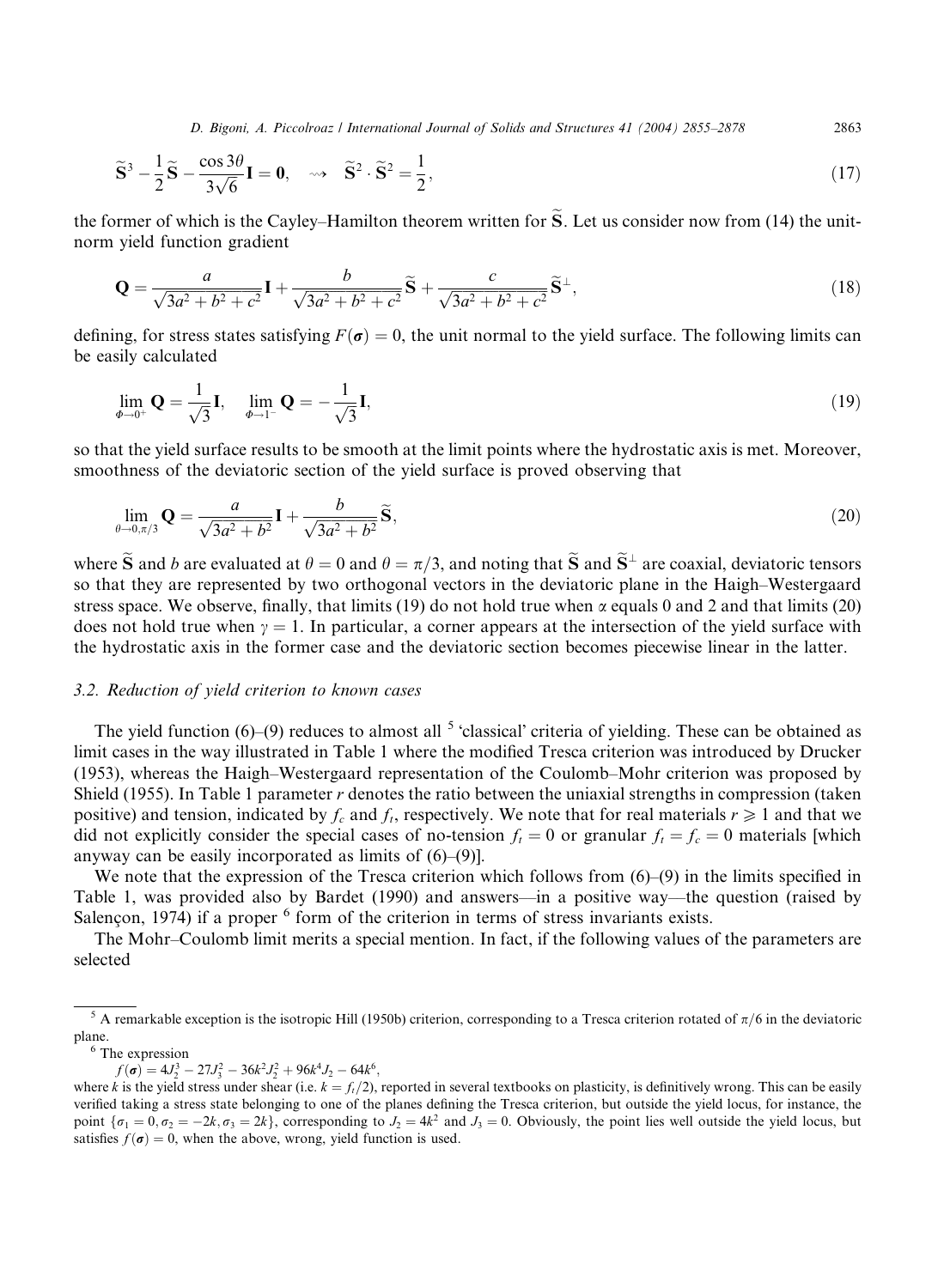Table 1

Yield criteria obtained as special cases of (6)–(9),  $r = f_c/f_t$  and  $f_c$  and  $f_t$  are the uniaxial strengths in compression and tension, respectively

| Criterion                   | Meridian function $f(p)$                                                                                                                                                                                                                                                                                                                                  | Deviatoric function $g(\theta)$                                             |
|-----------------------------|-----------------------------------------------------------------------------------------------------------------------------------------------------------------------------------------------------------------------------------------------------------------------------------------------------------------------------------------------------------|-----------------------------------------------------------------------------|
| von Mises<br>Drucker-Prager | $\alpha = 1, m = 2, M = \frac{2f_1}{p_c}, c = p_c = \rightarrow \infty$<br>$\alpha = 0, M = \frac{3(r-1)}{\sqrt{2(r+1)}}, c = \frac{2f_c}{3(r-1)}, p_c = f_c m \rightarrow \infty$                                                                                                                                                                        | $\beta = 1, \gamma = 0$<br>As for yon Mises                                 |
| Tresca                      | As for von Mises, except that<br>$M=\frac{\sqrt{3f_t}}{2}$<br>$p_c$                                                                                                                                                                                                                                                                                       | $\beta = 1, \gamma \rightarrow 1$                                           |
| Modified Tresca             | As for Drucker–Prager, except that<br>$M = \frac{3\sqrt{3}(r-1)}{2\sqrt{2}(r+1)}$                                                                                                                                                                                                                                                                         | As for Tresca                                                               |
| Coulomb–Mohr                | As for Drucker-Prager, except that<br>$M = \frac{3[r\cos(\beta \frac{\pi}{6} - \frac{\pi}{3}) - \cos \beta \frac{\pi}{6}]}{\sqrt{2(r+1)}}$<br>$c = \frac{f_c \left[ \cos \left( \beta \frac{\pi}{6} - \frac{\pi}{3} \right) + \cos \beta \frac{\pi}{6} \right]}{3r \cos \left( \beta \frac{\pi}{6} - \frac{\pi}{3} \right) - 3 \cos \beta \frac{\pi}{6}}$ | $\beta = \frac{6}{\pi} \tan^{-1} \frac{\sqrt{3}}{2n+1}, \quad \gamma \to 1$ |
|                             |                                                                                                                                                                                                                                                                                                                                                           |                                                                             |
| Modified Cam-clay           | $m = 2, \alpha = 1, c = 0$                                                                                                                                                                                                                                                                                                                                | As for von Mises                                                            |
|                             |                                                                                                                                                                                                                                                                                                                                                           |                                                                             |

$$
\alpha = 0, \quad c = \frac{f_c \left[ \cos \left( \beta \frac{\pi}{6} - \frac{\pi}{3} \right) + \cos \beta \frac{\pi}{6} \right]}{3r \cos \left( \beta \frac{\pi}{6} - \frac{\pi}{3} \right) - 3 \cos \beta \frac{\pi}{6}}, \quad M = \frac{3 \left[ r \cos \left( \beta \frac{\pi}{6} - \frac{\pi}{3} \right) - \cos \beta \frac{\pi}{6} \right]}{\sqrt{2} (r+1)},\tag{21}
$$

and then the limits

$$
\gamma \to 1, \quad p_c = f_c m \to \infty,\tag{22}
$$

are performed, a three-parameters generalization of Coulomb–Mohr criterion is obtained, which reduces to the latter criterion in the special case when  $\beta$  is selected in the form specified in Table 1 (yielding an expression noted also by Chen and Saleeb (1982)). The cases reported in Table 1 refer to situations in which the criterion (6)–(9) reduces to known yield criteria both in terms of function  $f(p)$  and of function  $g(\theta)$ . It is however important to mention that the Lode's dependence function  $g(\theta)$  reduces also to well-known cases, but in which the pressure-sensitivity cannot be described by the meridian function (7). These are reported in Table 2. It is important to mention that the form of our function  $g(\theta)$ , Eq. (9), was indeed constructed as a generalization of the deviatoric function introduced by Ottosen (1977).

#### 3.3. A comparison with experiments

A brief comparison with experimental results referred to several materials is reported below. We limit the presentation to a few representative examples demonstrating the extreme flexibility of the proposed model to fit experimental results. In particular, we concentrate on the meridian section, whereas only few examples

Table 2 Deviatoric yield functions obtained as special cases of (9)

| Criterion                                    | Deviatoric function $g(\theta)$                                        |
|----------------------------------------------|------------------------------------------------------------------------|
| Lower convexity (Rankine)<br>Upper convexity | $\beta = 0, \gamma \rightarrow 1$<br>$\beta = 2, \gamma \rightarrow 1$ |
| Ottosen                                      | $\beta = 0, 0 \leq \gamma < 1$                                         |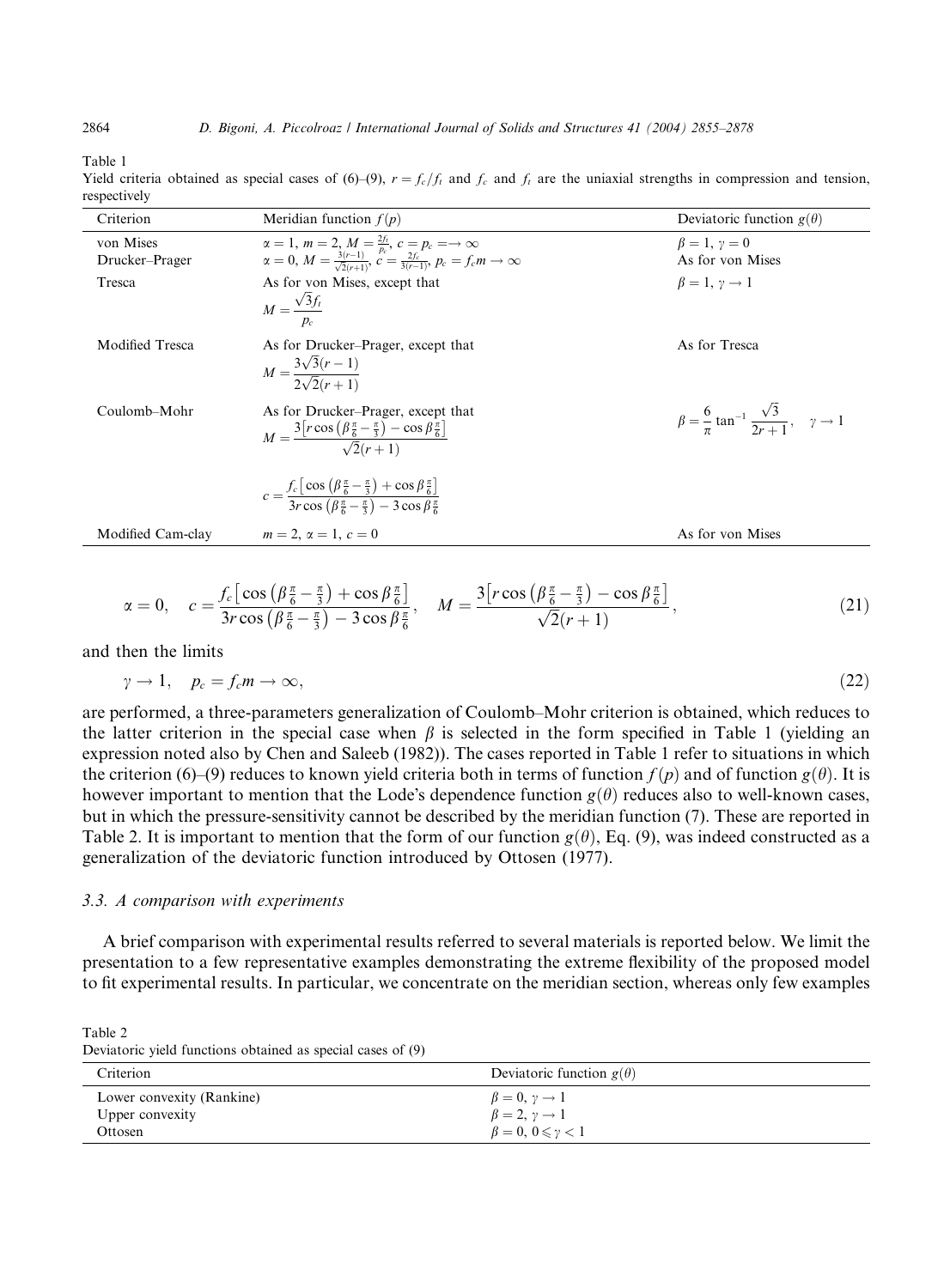are provided for the deviatoric section, which has a shape so deformable and ranging between well-known forms that fitting experiments is a-priori expected. Results on the biaxial plane  $\sigma_1 - \sigma_2$  are also included. All values of material parameters defining the yield function (6)–(9) employed to fit experimental data may be useful as a reference and are reported in Appendix A.

Typical of soils are the experimental results reported in Fig. 5, on Aio dry sand and Weald clay, taken, respectively, from Yasufuku et al. (1991, their Fig. 10a) and Parry (reported by Wood, 1990, their Fig. 7.22, so that  $p_e$  is the equivalent consolidation pressure in Fig. 5(b)). Note that the upper plane of the graphs refers to triaxial compression  $(\theta = \pi/3)$ , whereas triaxial extension is reported in the lower part of the graphs ( $\theta = 0$ ). It may be concluded from the figure that experimental results can be easily fitted by our function  $f(p)$ , still maintaining a smooth intersection of the yield surface with p-axis.

In addition to soils, the proposed function (6)–(9) can model yielding of porous ductile or cellular materials, metallic and composite powders, concrete and rocks. To further develop this point, a comparison with experimental results given by Sridhar and Fleck (2000) —their Figs. 5(b) and 9(c)—relative to ductile powders is reported in Fig. 6. In particular, Fig. 6(a) is relative to an aluminum powder (Al  $D_0 = 0.67$ ,  $D = 0.81$  in Sridhar and Fleck, their Fig. 5(b)), Fig. 6(b) to an aluminum powder reinforced by 40 vol.%SiC



Fig. 5. Comparison with experimental results relative to sand (Yasufuku et al., 1991) (a) and clay (Parry, reported by Wood, 1990) (b).



Fig. 6. Comparison with experimental results relative to aluminium powder (a) aluminum composite powder (b), lead powder (c) and lead shot-steel composite powder (d), data taken from Sridhar and Fleck (2000).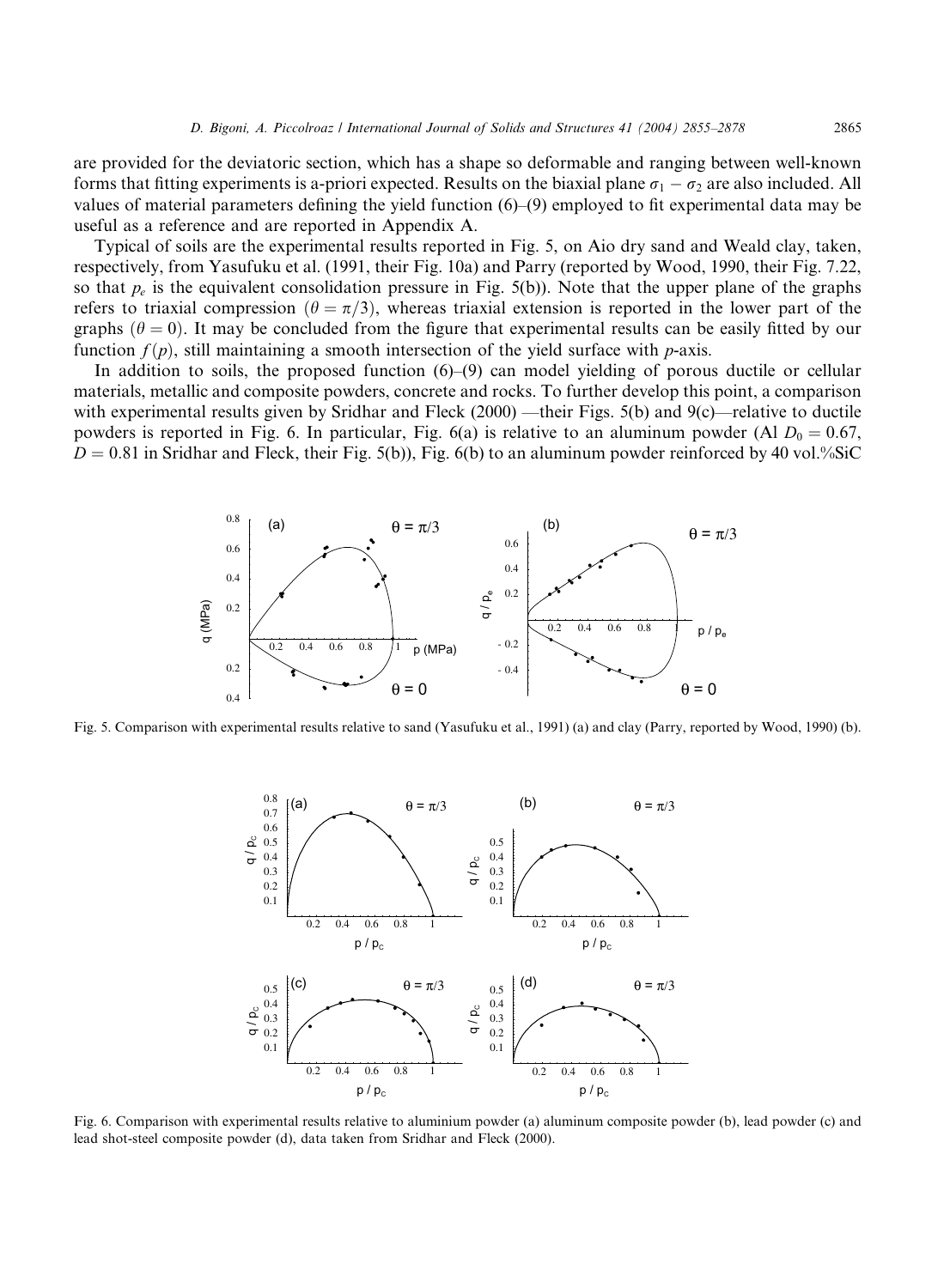(Al-40%Sic  $D_0 = 0.66$ ,  $D = 0.82$  in Sridhar and Fleck, their Fig. 5(b)), Fig. 6(c) to a lead powder (0% steel in Sridhar and Fleck, their Fig.  $9(c)$ ), and Fig.  $6(d)$  to a lead shot-steel composite powder (20% steel in Sridhar and Fleck, their Fig. 9(c)). Beside the fairly good agreement between experiments and proposed yield function, we note that the aluminium powder has a behaviour––different from soils and lead-based powders––resulting in a meridian section of the yield surface similar to the early version of the Cam-clay model (Roscoe and Schofield, 1963).

Regarding concrete, among the many experimental results currently available, we have referred to Sfer et al. (2002, their Fig. 6) and to the Newman and Newman (1971) empirical relationship

$$
\frac{\sigma_1}{f_c} = 1 + 3.7 \left(\frac{\sigma_3}{f_c}\right)^{0.86},\tag{23}
$$

where  $\sigma_1$  and  $\sigma_3$  are the maximum and minimum principal stresses at failure and  $f_c$  is the value of the ultimate uniaxial compressive strength. Small circles in Fig. 7 represents results obtained using relationship (23) in figure (a) and experimental results by Sfer et al. (2002) in figure (b); the approximation provided by the criterion (7) and (8) is also reported as a continuous line.

As far as rocks are concerned, we limit to a few examples. However, we believe that due to the fact that our criterion approaches Coulomb–Mohr, it should be particularly suited for these materials. In particular, data taken from Hoek and Brown (1980, their pages 143 and 144) are reported in Fig. 8 as small circles for two rocks, chert (Fig. 8(a)) and dolomite (Fig. 8(b)).

A few data on polymers are reported in Fig. 9––together with the fitting provided by our model–– concerning polymethil methacrylate (Fig. 9(a)) and an epoxy binder (Fig. 9b), taken from Ol'khovik (1983, their Fig. 5), see also Altenbach and Tushtev (2001, their Figs. 2 and 3).

Finally, our model describes––with a different yield function––the same yield surface proposed by Deshpande and Fleck (2000) to describe the behaviour of metallic foams. In particular, the correspondence between parameters of our model (6)–(9) and of the yield surface proposed by Deshpande and Fleck (2000, their Eqs. (2) and (3)) is obtained setting

 $\beta = 1, \quad \gamma = 0, \quad m = 2, \quad \alpha = 1,$ 

and assuming the correlations given in Table 3.

The proposed function (6)–(9) is also expected to model correctly yielding of porous ductile metals. As a demonstration of this, we present in Fig. 10 a comparison with the Gurson (1977) model. The Gurson yield function has a circular deviatoric section so that  $\beta = 1$  and  $\gamma = 0$  in our model, in addition, we select



Fig. 7. Comparison with the experimental relation (23) proposed by Newman and Newman (1971) (a) and with results by Sfer et al. (2002) (b).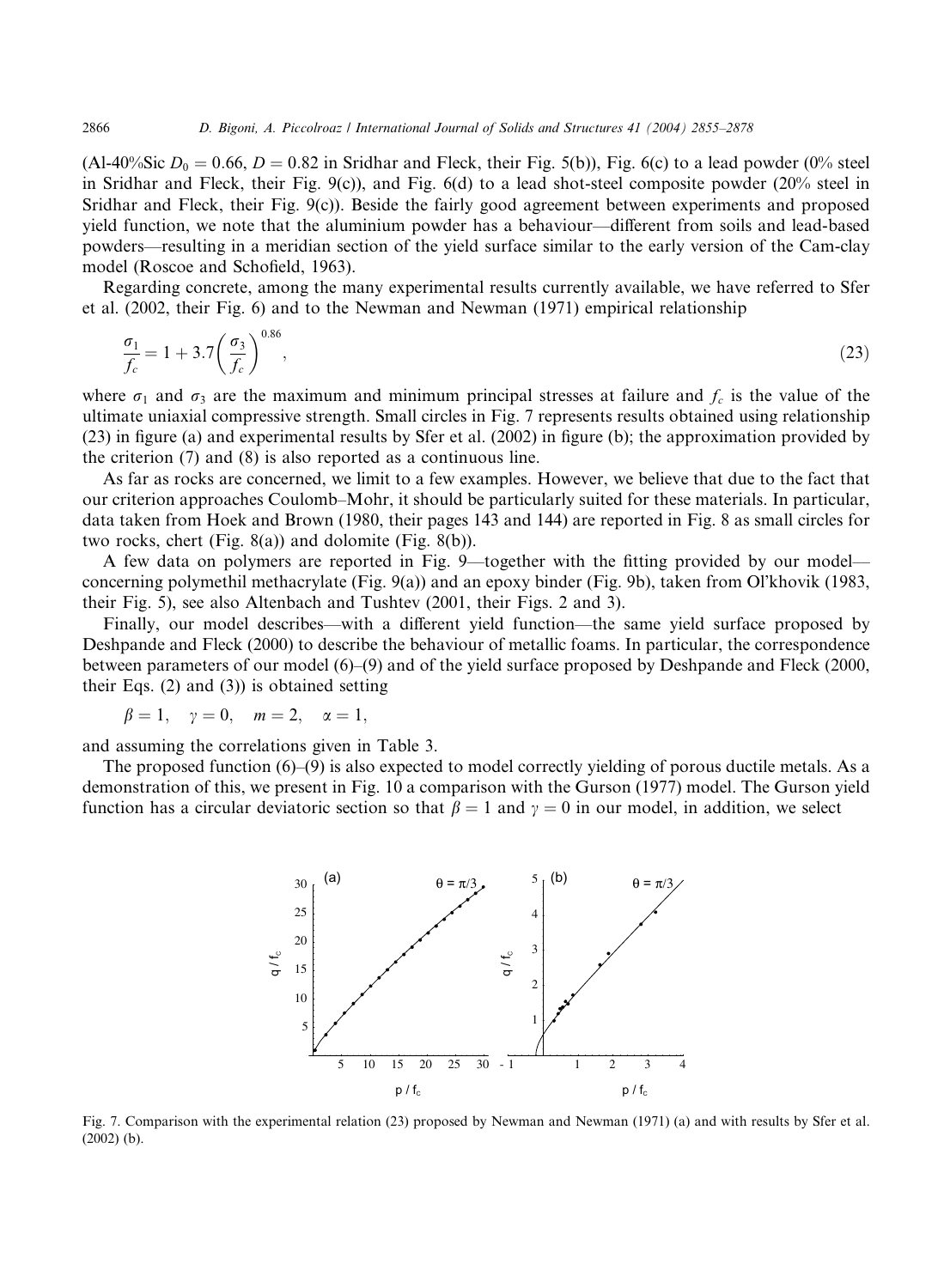

Fig. 8. Comparison with experiments for rocks. Chert (a) and dolomite (b), data taken from Hoek and Brown (1980).



Fig. 9. Comparison with experimental results for polymers. Methacrylate (a) and an epoxy binder (b), data taken from Ol'khovik (1983).

Table 3

Correspondence between parameters of (6)–(9) and Deshpande and Fleck (2000) yield functions—the latter shortened as 'DF model' to describe the behaviour of metallic foams

|                             | Model $(6)$ – $(9)$ |                                                          | DF model                              |                       |   |
|-----------------------------|---------------------|----------------------------------------------------------|---------------------------------------|-----------------------|---|
|                             | M                   | $\mathcal{C}$                                            | $p_c$                                 |                       | α |
| DF model $Y$ , $\alpha$     | $2\alpha$           | ά<br>$\qquad \qquad \blacksquare$<br>$\overline{\alpha}$ | α<br>$\qquad \qquad \qquad$<br>$\sim$ | $\sim$                | - |
| Model (6)–(9) $M, p_c, c$ – |                     | $\sim$                                                   | $\hspace{0.05cm}$                     | cM<br>$\underline{M}$ | M |



Fig. 10. Comparison with the Gurson model at different values of void volume fraction  $f$ .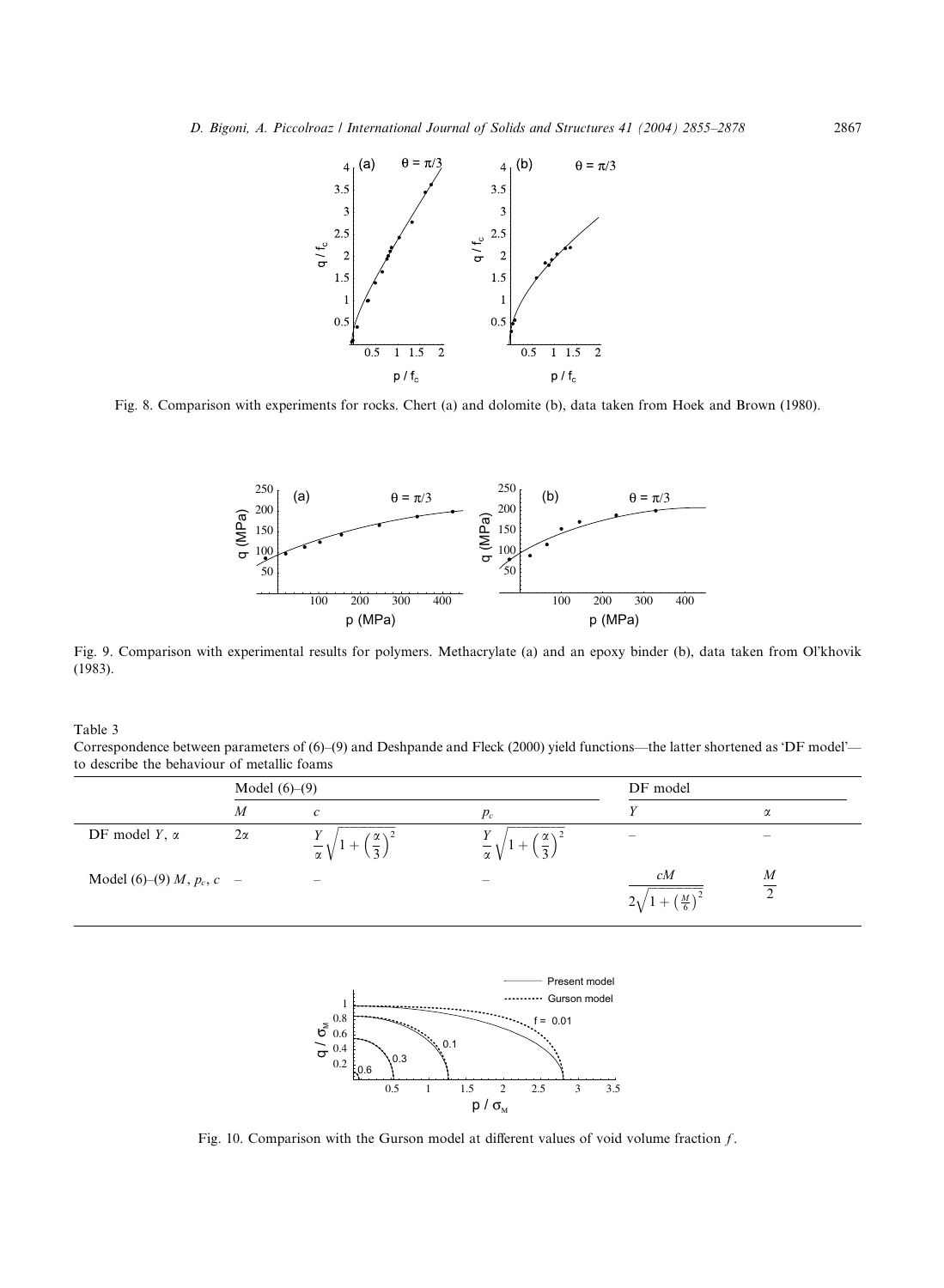2868 D. Bigoni, A. Piccolroaz / International Journal of Solids and Structures 41 (2004) 2855–2878

$$
\alpha = 1
$$
,  $m = 2$ ,  $p_c = c = \sigma_M \frac{2}{3q_2} \cosh^{-1} \frac{1 + q_3 f^2}{2fq_1}$ ,  $M = \sigma_M \frac{2}{p_c} \sqrt{1 + q_3 f^2 - 2fq_1}$ , (24)

where f is the void volume fraction (taking the values {0.01, 0.1, 0.3, 0.6} in Fig. 10),  $\sigma_M$  is the equivalent flow stress in the matrix material and  $q_1 = 1.5$ ,  $q_2 = 1$  and  $q_3 = q_1^2$  are the parameters introduced by Tvergaard (1981, 1982). A good agreement between the two models can be appreciated from Fig. 10, increasing when the void volume fraction  $f$  increases.

As far as the deviatoric section is regarded, we limit to two examples––reported in Fig. 11––concerning sandstone and dense sand, where the experimental data have been taken from Lade (1997, their Figs. 2 and 9(a)).

Experimental data referred to the biaxial plane  $\sigma_3 = 0$  for grey cast iron and concrete (taken respectively from Coffin and Schenectady, 1950 their Fig. 5 and Tasuji et al., 1978, their Figs. 1 and 2) are reported in Fig. 12.



Fig. 11. Comparison with experimental results relative to deviatoric section for sandstone (a) and dense sand (b) data taken from (Lade, 1997).



Fig. 12. Comparison with experimental results on biaxial plane for cast iron (data taken from Coffin and Schenectady, 1950) (a) and concrete (data taken from Tasuji et al., 1978) (b).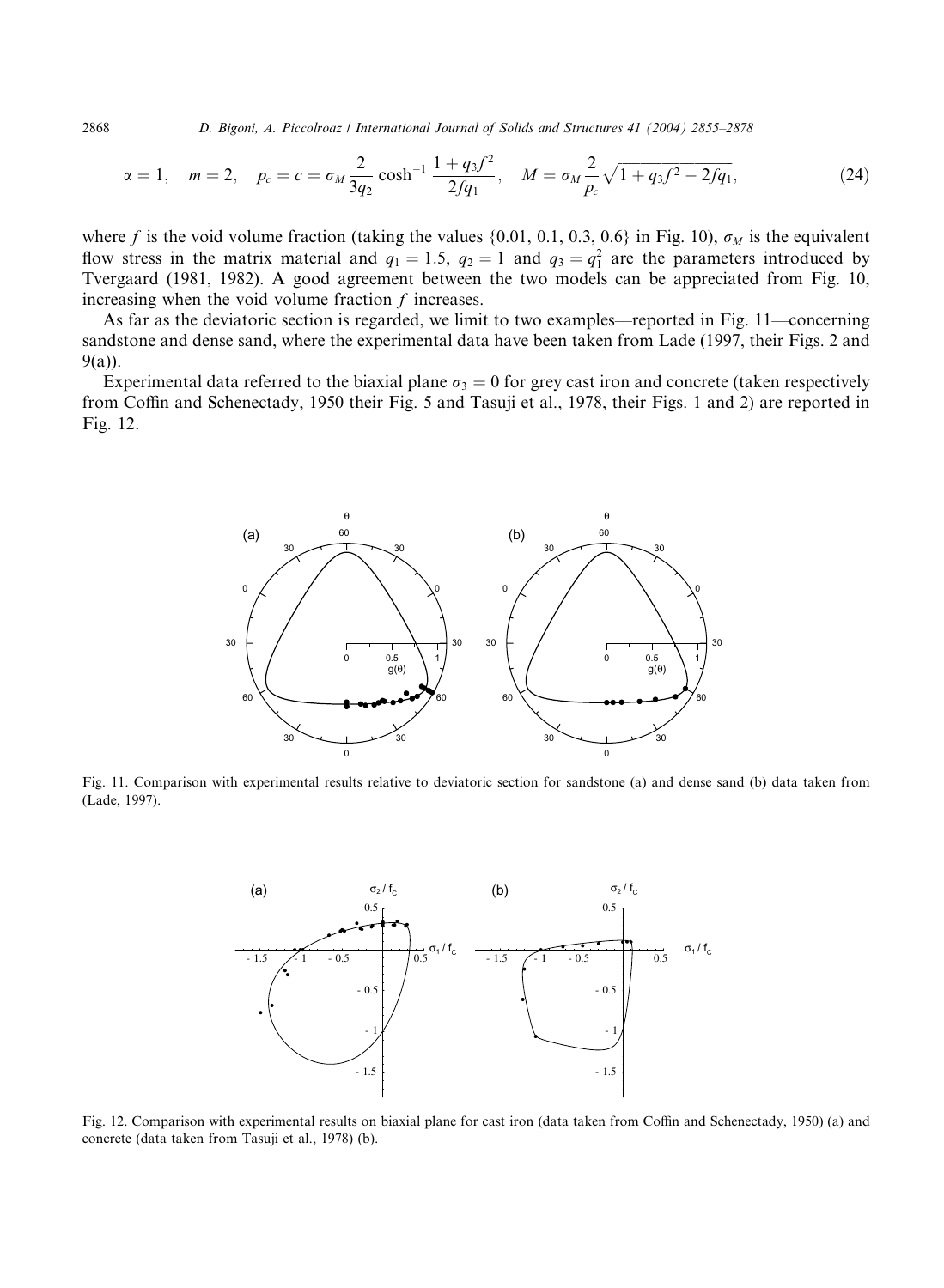# 4. On convexity of yield function and yield surface

Convexity of the yield function  $(6)$ – $(9)$  within the range of parameters (10) and (11) was simply stated in Section 3 and still needs a proof. This will be given at the end of the present section as an application of a general proposition relating convexity of yield functions and surfaces that is given below.

We begin noting that while convexity of yield function implies convexity of the corresponding yield surface, the converse is usually false, namely, convexity of the level set of a function is unrelated to convexity of the function itself. As an example, let us consider the non-convex yield function

$$
f(p,q) = \frac{p^4}{a^4} - \frac{p^2}{a^2} + \frac{q^2}{b^2}, \quad 0 \leq \frac{p}{a} \leq 1,
$$
\n(25)

(where a and b are material parameters having the dimension of stress) which corresponds to a convex yield surface  $f(p, q) = 0$ , Fig. 13. After the pioneering work of De Finetti (1949), it became clear that convexity of every level set of a function represents its quasi-convexity, a property defining a class of functions much broader than the class of convex functions. In more detail, let us consider a function  $f(\mathbf{x}) : U \to \mathbb{R}$ , with U being a convex set, and its level sets

$$
L_{\alpha} = \{ \mathbf{x} \in U | f(\mathbf{x}) \leq \alpha \},\tag{26}
$$

so that:

f is quasi-convex if the level sets  $L_{\alpha}$  are convex for every  $\alpha \in \mathbb{R}$ .

Now, the above definition of quasi-convexity is equivalent (Roberts and Varberg, 1973) to the definition

$$
f[\lambda \mathbf{x} + (1 + \lambda)\mathbf{y}] \le \max\{f(\mathbf{x}), f(\mathbf{y})\}, \quad \forall \mathbf{x}, \mathbf{y} \in U, \ \forall \lambda \in [0, 1], \tag{27}
$$

and, if f is continuous and differentiable, to

$$
f(\mathbf{y}) \leq f(\mathbf{x}) \Rightarrow \nabla f(\mathbf{x}) \cdot (\mathbf{x} - \mathbf{y}) \geq 0, \quad \forall \mathbf{x}, \mathbf{y} \in U.
$$
 (28)

Convexity of the yield surface can be either accepted on the basis of experimental results, or on some engineering argumentation, such as for instance Drucker's postulate. Obviously, a convex yield locus can be expressed as a level set of a function, that generally may lack convexity and, even, quasi-convexity. For example, the level sets of function (25) are given in Fig. 13. It can be observed that while  $f(p,q) = 0$  may perfectly serve as a (convex) yield surface, the corresponding yield function even lacks quasi-convexity. <sup>7</sup> It is true that, in principle, a convex yield function can always be found to represent a convex yield surface, but to find this in a reasonably simple form may be an hard task. In other words, a number of yield functions that were formulated as an interpolation of experimental results still need a proof of convexity, even in cases where the corresponding yield locus is convex. The propositions that will be given below set some basis to provide these proofs.

#### 4.1. A general result for a class of yield functions

The yield function (6)–(9) presented in Section 3 may be viewed as an element of a family of models specified by the generic form (6). This family includes, among others, the models by Gudehus (1973), Argyris et al. (1974), Willam and Warnke (1975), Eekelen (1980), Lin and Bazant (1986), Bardet (1990), Ehlers (1995), Menétrey and Willam (1995), Christensen (1997) and Christensen et al. (2002).

 $^7$  As noted by Franchi et al. (1990), definition (28) is very similar to Drucker's postulate. However, Drucker's postulate merely prescribes the so-called normality rule of plastic flow and convexity of yield surface (Drucker, 1956, 1964). Quasi-convexity becomes a consequence of Drucker's postulate only in the special case—considered by Franchi et al. (1990)—in which convexity of yield surface implies convexity of all level sets of the corresponding function.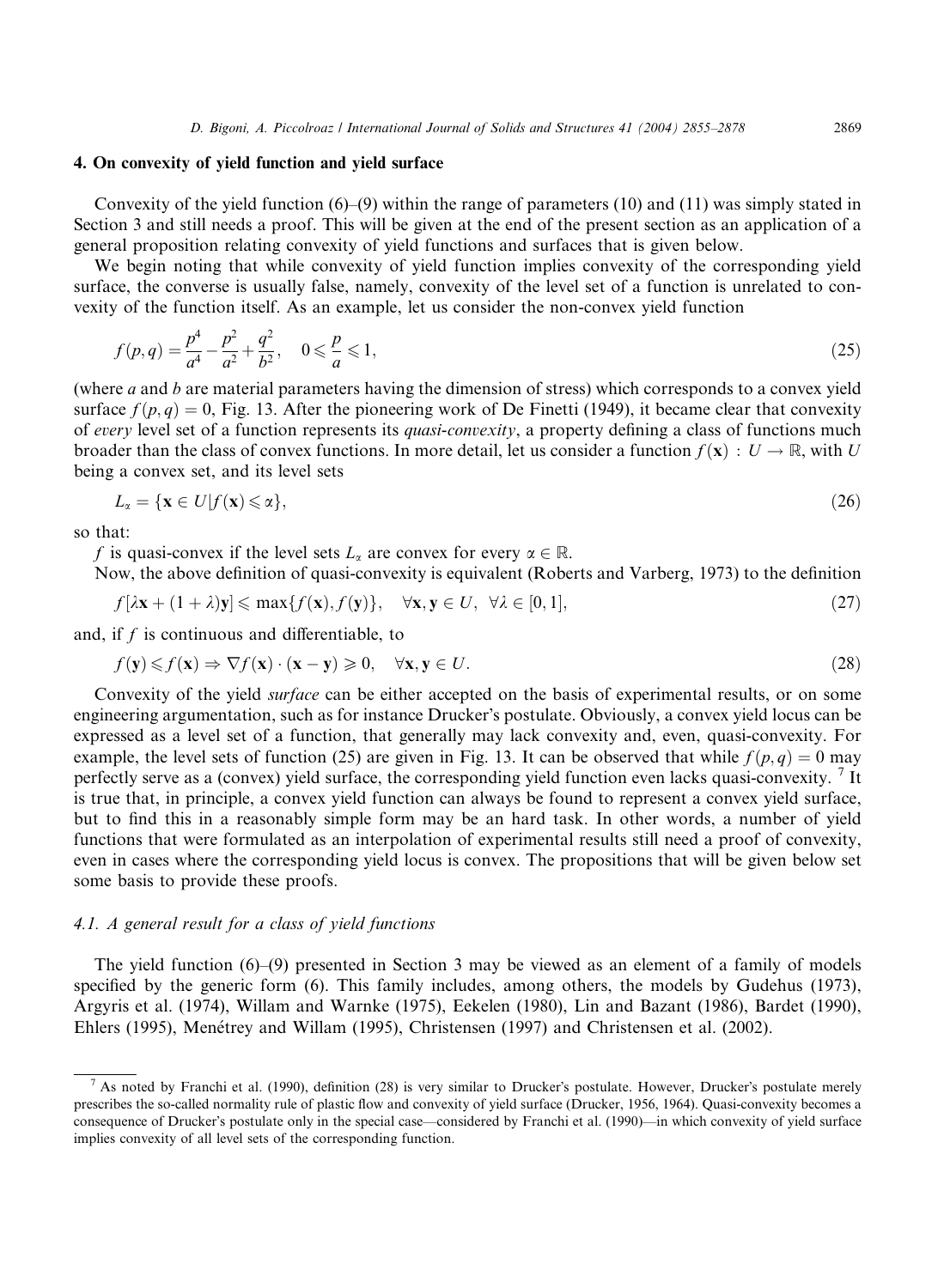

Fig. 13. Level sets of function (25).

A general result is provided below showing that for the range of material parameters for which the Haigh–Westergaard representation of a yield surface (13) is convex, the function is also convex.

**Proposition 1.** Convexity of the yield function (6) is equivalent to convexity of the meridian and deviatoric sections of the corresponding yield surface (13) in the Haigh–Westergaard representation. In symbols:

convexity of 
$$
F(\sigma) = f(p) + \frac{q}{g(\theta)} \iff f'' \ge 0
$$
, and  $g^2 + 2g'^2 - gg'' \ge 0$ , (29)

where  $g(\theta)$  is a positive function.

Proof. It is a well-known theorem of convex analysis (Ekeland and Temam, 1976) that the sum of two convex functions is also a convex function. Since q, p and  $\theta$  are independent parameters, failure of convexity of  $f(p)$  or  $q/g(\theta)$  implies failure of convexity of  $F(\sigma)$  and therefore convexity of both  $f(p)$  and  $q/g(\theta)$  are necessary and sufficient conditions for convexity of  $F(\sigma)$ .

Now, let us first analyze  $f(p)$ . The fact that convexity of  $f(p)$  as a function of  $\sigma$  is equivalent to convexity of the meridian section follows from linearity of the trace operator, in view of the fact that  $p = -\text{tr}\,\sigma/3$ .

Second, the fact that convexity of  $q/g(\theta)$  as function of  $\sigma$  is equivalent to the convexity of the deviatoric section follows from the three lemmas listed below.  $\Box$ 

**Lemma 1** (Hill, 1968). Convexity of an isotropic function of a symmetric (stress) tensor  $\sigma$  is equivalent to convexity of the corresponding function of the principal (stress) values  $\sigma_i$  ( $i = 1, 2, 3$ ). In symbols, given:

$$
\phi(\boldsymbol{\sigma}) = \tilde{\phi}(\sigma_1, \sigma_2, \sigma_3),\tag{30}
$$

then:

$$
\Delta \frac{\partial \phi}{\partial \sigma} \cdot \Delta \sigma \geq 0 \iff \sum_{i=1}^{3} \Delta \frac{\partial \tilde{\phi}}{\partial \sigma_i} \Delta \sigma_i \geq 0,
$$
\n(31)

where  $\Delta$  denotes an ordered difference in the variables, so that, denoting with A and B two points in the tensor space

$$
\Delta \frac{\partial \phi}{\partial \sigma} \cdot \Delta \sigma = \left( \frac{\partial \phi}{\partial \sigma} \bigg|_{\sigma^A} - \frac{\partial \phi}{\partial \sigma} \bigg|_{\sigma^B} \right) \cdot (\sigma^A - \sigma^B), \tag{32}
$$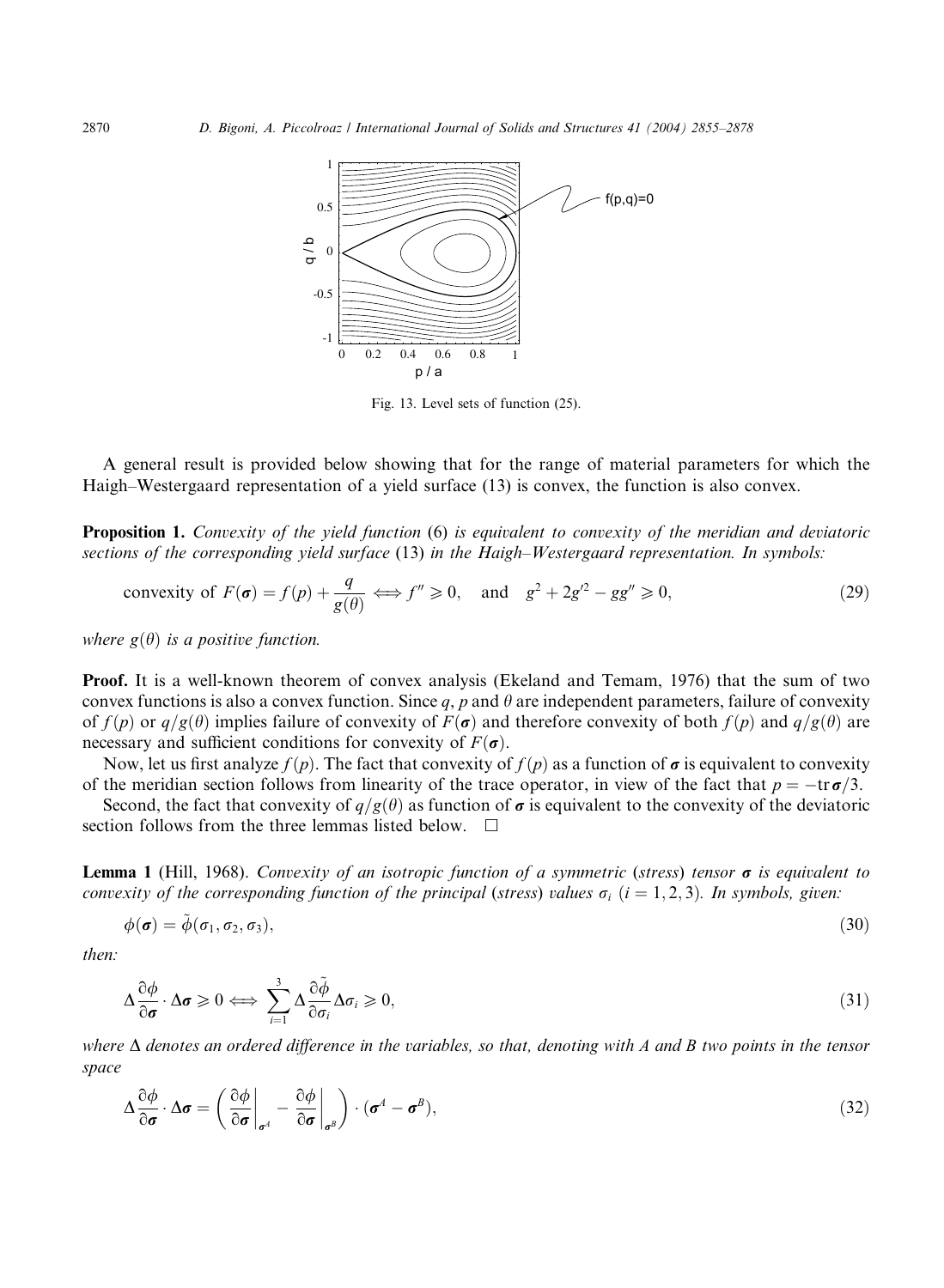D. Bigoni, A. Piccolroaz / International Journal of Solids and Structures 41 (2004) 2855–2878 2871

$$
\Delta \frac{\partial \tilde{\phi}}{\partial \sigma_i} \Delta \sigma_i = \left( \frac{\partial \tilde{\phi}}{\partial \sigma_i} \bigg|_{\{\sigma_1^A, \sigma_2^A, \sigma_3^A\}} - \frac{\partial \tilde{\phi}}{\partial \sigma_i} \bigg|_{\{\sigma_1^B, \sigma_2^B, \sigma_3^B\}} \right) (\sigma_i^A - \sigma_i^B), \quad i = 1, 2, 3.
$$
\n(33)

**Proof.** That convexity of  $\phi$  implies convexity of  $\tilde{\phi}$  is self-evident. The converse is not trivial and a proof was given by Hill (1968) with reference to an elastic strain energy function. The proof, omitted here for brevity, was later obtained also by Yang (1980) with explicit reference to a yield function.  $\Box$ 

**Lemma 2.** Given a generic isotropic function  $\phi$  of the stress that can be expressed as

$$
\phi(\sigma_1, \sigma_2, \sigma_3) = \tilde{\phi}(S_1, S_2),\tag{34}
$$

where  $S_1$  and  $S_2$  are two of the principal components of deviatoric stress, i.e.

$$
S_1 = \frac{1}{3}(2\sigma_1 - \sigma_2 - \sigma_3), \quad S_2 = \frac{1}{3}(-\sigma_1 + 2\sigma_2 - \sigma_3), \tag{35}
$$

convexity of  $\phi(\sigma_1, \sigma_2, \sigma_3)$  is equivalent to convexity of  $\tilde{\phi}(S_1, S_2)$ .

**Proof.** The proof follows immediately from the observation that the relation (35) between  $\{S_1, S_2\}$  and  $\{\sigma_1, \sigma_2, \sigma_3\}$  is linear.  $\Box$ 

Lemma 3. Convexity of

$$
\frac{q}{g(\theta)}\tag{36}
$$

as a function of  $S_1$ ,  $S_2$  is equivalent to the convexity of the deviatoric section in the Haigh–Westergaard space:

$$
g^2 + 2g'^2 - gg'' \ge 0. \tag{37}
$$

Proof. The Hessian of (36) is

$$
\frac{\partial^2 q/g(\theta)}{\partial S_i \partial S_j} = \frac{1}{g^3} \left[ g^2 \frac{\partial^2 q}{\partial S_i \partial S_j} + q(2g'^2 - gg'') \frac{\partial \theta}{\partial S_i} \frac{\partial \theta}{\partial S_j} - gg' \left( \frac{\partial q}{\partial S_i} \frac{\partial \theta}{\partial S_j} + \frac{\partial q}{\partial S_j} \frac{\partial \theta}{\partial S_i} + q \frac{\partial^2 \theta}{\partial S_i \partial S_j} \right) \right],
$$
(38)

where i and j range between 1 and 2 and all functions q and  $\theta$  are to be understood as functions of  $S_1$  and  $S_2$ only. Derivatives of  $q$  may be easily calculated to be

$$
\frac{\partial q}{\partial S_i} = 2S_i - (-1)^i m_i, \quad \frac{\partial^2 q}{\partial S_i \partial S_j} = \frac{27}{4q^3} m_i m_j,
$$
\n(39)

where indices are not summed and vector m has the components

$$
\{\mathbf{m}\} = \{S_2, -S_1\}.\tag{40}
$$

The derivatives of  $\theta$  can be performed through cos 3 $\theta$ , Eq. (3)<sub>1</sub>, noting that

$$
\frac{\partial \theta}{\partial S_i} = \frac{-1}{3 \sin 3\theta} \frac{\partial \cos 3\theta}{\partial S_i},
$$
\n
$$
\frac{\partial^2 \theta}{\partial S_i \partial S_j} = \frac{-1}{3 \sin 3\theta} \left( \frac{\cos 3\theta}{\sin^2 3\theta} \frac{\partial \cos 3\theta}{\partial S_i} \frac{\partial \cos 3\theta}{\partial S_i} + \frac{\partial^2 \cos 3\theta}{\partial S_i \partial S_j} \right),
$$
\n(41)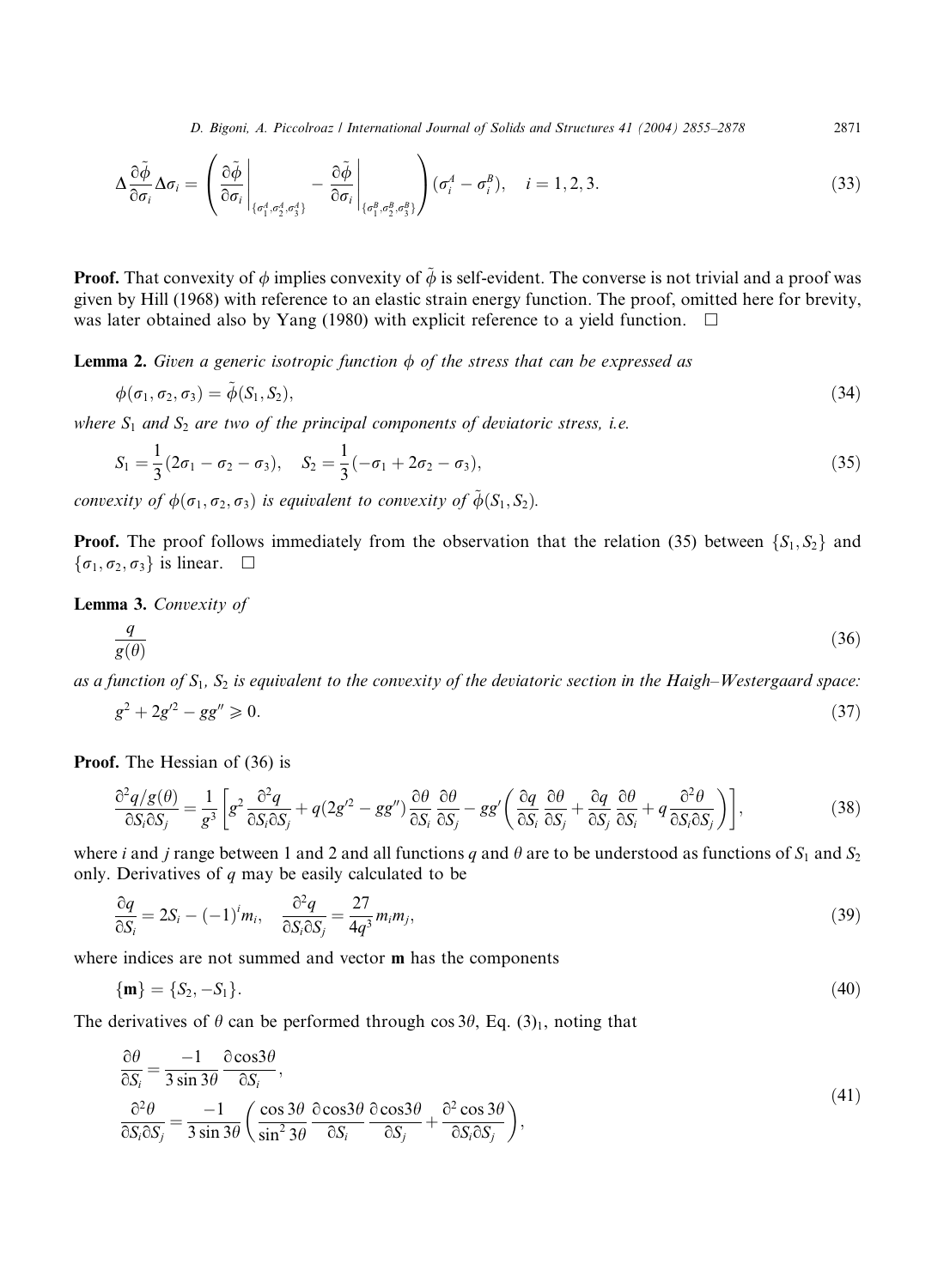so that

$$
\frac{\partial q}{\partial S_i} \frac{\partial \theta}{\partial S_j} + \frac{\partial q}{\partial S_j} \frac{\partial \theta}{\partial S_i} + q \frac{\partial^2 \theta}{\partial S_i \partial S_j} = \frac{-1}{\sin 3\theta} \left[ \frac{\partial^2 q \cos 3\theta}{\partial S_i \partial S_j} - \cos 3\theta \frac{\partial^2 q}{\partial S_i \partial S_j} + q \frac{\cos 3\theta}{\sin^2 3\theta} \frac{\partial \cos 3\theta}{\partial S_i} \frac{\partial \cos 3\theta}{\partial S_j} \right],
$$
(42)

where

$$
\frac{\partial \cos 3\theta}{\partial S_i} = \frac{9\sqrt{3}\sin 3\theta}{2q^2}m_i, \quad \frac{\partial^2 q \cos 3\theta}{\partial S_i \partial S_j} = -27^2 \frac{J_3}{q^6}m_i m_j.
$$
\n(43)

A substitution of (43) into (42) yields

$$
\frac{\partial q}{\partial S_i} \frac{\partial \theta}{\partial S_j} + \frac{\partial q}{\partial S_i} \frac{\partial \theta}{\partial S_i} + q \frac{\partial^2 \theta}{\partial S_i \partial S_j} = 0,
$$
\n(44)

so that we may conclude that the Hessian (38) can be written as

$$
\frac{\partial^2 q/g(\theta)}{\partial S_i \partial S_j} = \frac{27}{4} \frac{\left(g^2 + 2g'^2 - gg''\right)}{q^3 g^3} m_i m_j. \tag{45}
$$

Positive semi-definiteness of the Hessian (45) is condition (37), which, in turn, represents non-negativeness of the curvature (and thus convexity) of deviatoric section.  $\Box$ 

## 4.2. Applications of Proposition 1

The scope of this section is on one hand to prove the convexity of function  $(6)$ – $(9)$  within the range (10) and (11) of material parameters, on the other hand to show that Proposition 1 is constructive, in the sense that can be used to invent convex yield functions. Let us begin with the first issue.

## 4.2.1. The proposed yield function  $(6)-(9)$

First, we show that  $f(p)$ , Eq. (6), is a convex function of p (so that the meridian section is convex) and, second, that the deviatioric section described by  $g(\theta)$ , Eq. (9), is convex for the range of material parameters listed in (10) and (11). Therefore, as a conclusion from Proposition 1, function  $F(\sigma)$  results to be convex.

A well-known result of convex analysis (Ekeland and Temam, 1976) states that function  $f(p)$  is convex if and only if the restriction to its effective domain (i.e.  $\Phi \in [0, 1]$ ) is convex. Moreover, the function  $\Phi$ appearing in  $(8)$ <sub>1</sub> is a linear function of p so that convexity of  $f(p)$  can be inferred from convexity of the corresponding function, say  $\tilde{f}$ , of  $\Phi$ . Introducing for simplicity the function

$$
h(\Phi) = (\Phi - \Phi^m)[2(1 - \alpha)\Phi + \alpha],\tag{46}
$$

the convexity of function  $\tilde{f}(\Phi)$  reduces to the condition

$$
[h'(\Phi)]^2 - 2h''(\Phi)h(\Phi) \ge 0,\tag{47}
$$

where

$$
h'(\Phi) = (1 - m\Phi^{m-1})[2(1 - \alpha)\Phi + \alpha] + 2(1 - \alpha)(\Phi - \Phi^m),
$$
  
\n
$$
h''(\Phi) = -m(m-1)\Phi^{m-2}[2(1 - \alpha)\Phi + \alpha] + 4(1 - \alpha)(1 - m\Phi^{m-1}).
$$
\n(48)

Fulfillment of Eq. (47) can be now easily proven considering the inequality

$$
h''(\Phi) \leq 4(1 - \alpha)(1 - m\Phi^{m-1}), \quad \forall \Phi \in [0, 1].
$$
\n(49)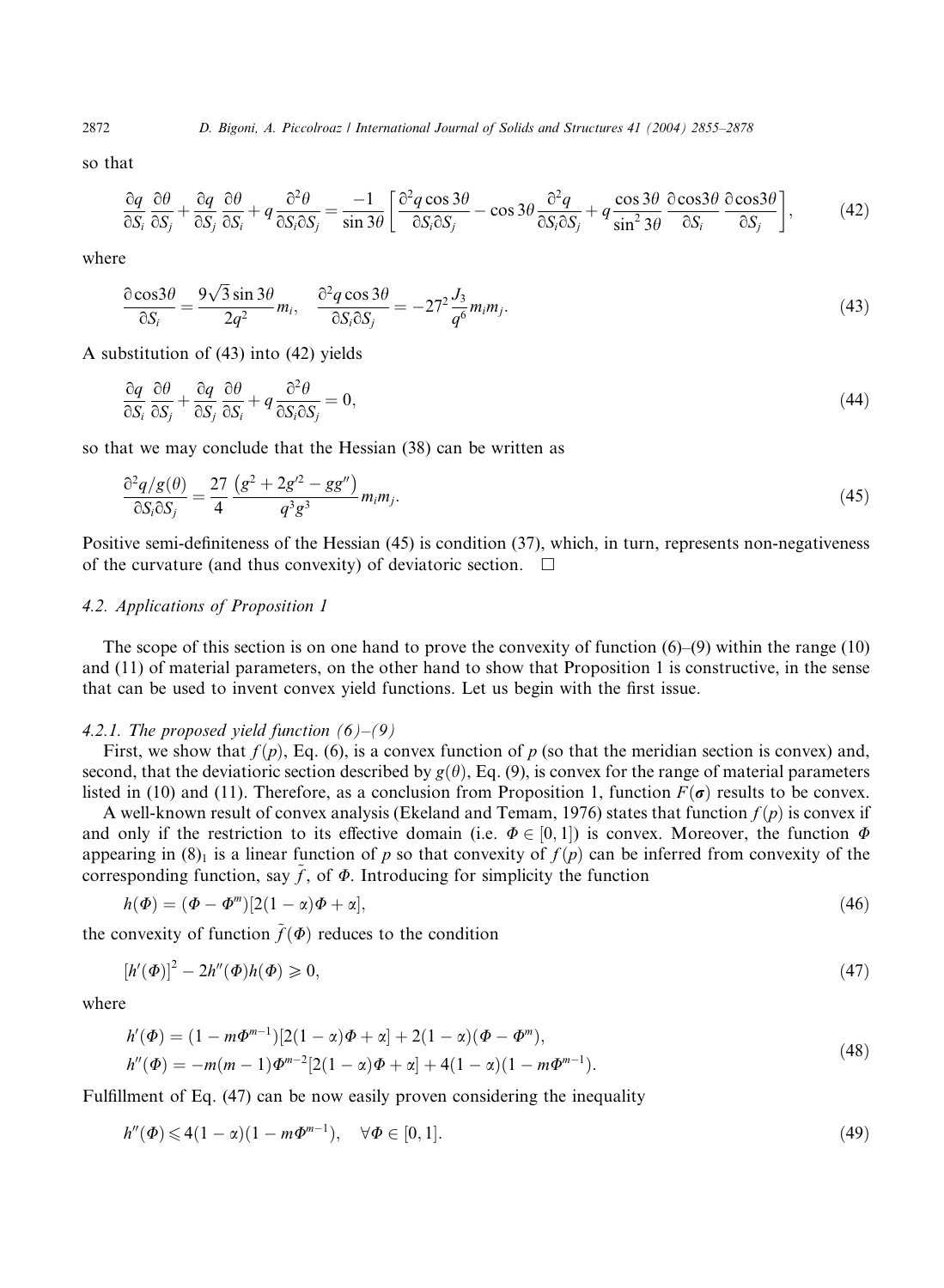It remains now to show convexity of  $q/g(\theta)$ . To this purpose, Proposition 1 can be employed, through substitution of (9) into the convexity condition equation (37), thus yielding

$$
\frac{1}{g(\theta)} + \frac{3\gamma\cos 3\theta}{\sqrt{1 - \gamma^2 \cos^2 3\theta}} \sin \left[\beta \frac{\pi}{6} - \frac{1}{3} \cos^{-1}(\gamma \cos 3\theta)\right] \ge 0,
$$
\n(50)

where  $\theta \in [0, \pi/3]$  and  $g(\theta)$  is given by Eq. (9). For values of  $\gamma$  belonging to the interval specified in (10)<sub>7</sub>, condition (50) can be transformed into

$$
\sin\left(\frac{\beta\pi}{6} - \frac{4}{3}x\right) + 2\sin\left(\frac{\beta\pi}{6} + \frac{2}{3}x\right) \ge 0,\tag{51}
$$

with  $x \in [\cos^{-1} \gamma, \pi - \cos^{-1} \gamma]$  and then into

$$
\frac{-1 + 2\cos z + 2\cos^2 z}{2\sin z (1 - \cos z)} \sin \beta \frac{\pi}{6} + \cos \beta \frac{\pi}{6} \ge 0,
$$
\n
$$
(52)
$$

with  $z \in [2/3 \cos^{-1} \gamma, 2/3(\pi - \cos^{-1} \gamma)]$ , an inequality that can be shown to be verified within the interval of  $\beta$  specified in (11) and thus also within its subinterval (10)<sub>6</sub>.

## 4.2.2. Generating convex yield functions

Proposition 1 can be easily employed to build convex yield functions within the class described by Eq. (6). The simplest possibility is to maintain  $f(p)$  in the form (7) and change the deviatoric function Eq. (9). As a first proposal, we can introduce the following function

$$
g(\theta) = [1 + \beta(1 + \cos 3\theta)]^{-1/n},
$$
\n(53)

instead of (9). This describes a smooth deviatoric section approaching (without reaching) the triangular (Rankine) shape when parameters  $n > 0$  and  $\beta \geq 0$  are varied. The yield function is convex within the range of parameters reported in Table 4 (see Appendix B for a proof). The yield function defined by Eqs. (7) and (53) does not possess the extreme deformability of (7) and (9) and does not admit Mohr–Coulomb and Tresca as limits, but results in a simple expression. The performance of the deviatoric shape of the yield surface is analyzed in Fig. 14, where the limit of convexity corresponds to  $\beta = 1$  and  $n = 3$ . The curves reported in Fig. 3(a) are relative to the values of  $\beta = 0, 1, 2$ , whereas for Fig. 3(b) *n* takes the values {1, 3, 5}.

A limitation of the yield surface described by Eqs. (7) and (53) is that the deviatoric section cannot be stretched until the Rankine limit. This can be easily emended assuming for  $g(\theta)$  our expression (9) or that proposed by Willam and Warnke (1975) (see also Menétrey and Willam, 1995)

$$
g(\theta) = \frac{2(1 - e^2)\cos\theta + (2e - 1)[4(1 - e^2)\cos^2\theta + 5e^2 - 4e]^{0.5}}{4(1 - e^2)\cos^2\theta + (2e - 1)^2},
$$
\n(54)

where  $e \in [0.5, 1]$  is a material parameter, yielding in the limit  $e \rightarrow 0.5$  the Rankine criterion and the von Mises criterion when  $e = 1$ .

Table 4 Conditions for the convexity of deviatoric yield function (53)

| $0 < n \leqslant 11/3$ | $n \geqslant 11/3$                          |
|------------------------|---------------------------------------------|
| $\frac{n}{9-2n}$       | -<br>$\sqrt{1+\frac{9(n-2)^2}{n^2(4n-13)}}$ |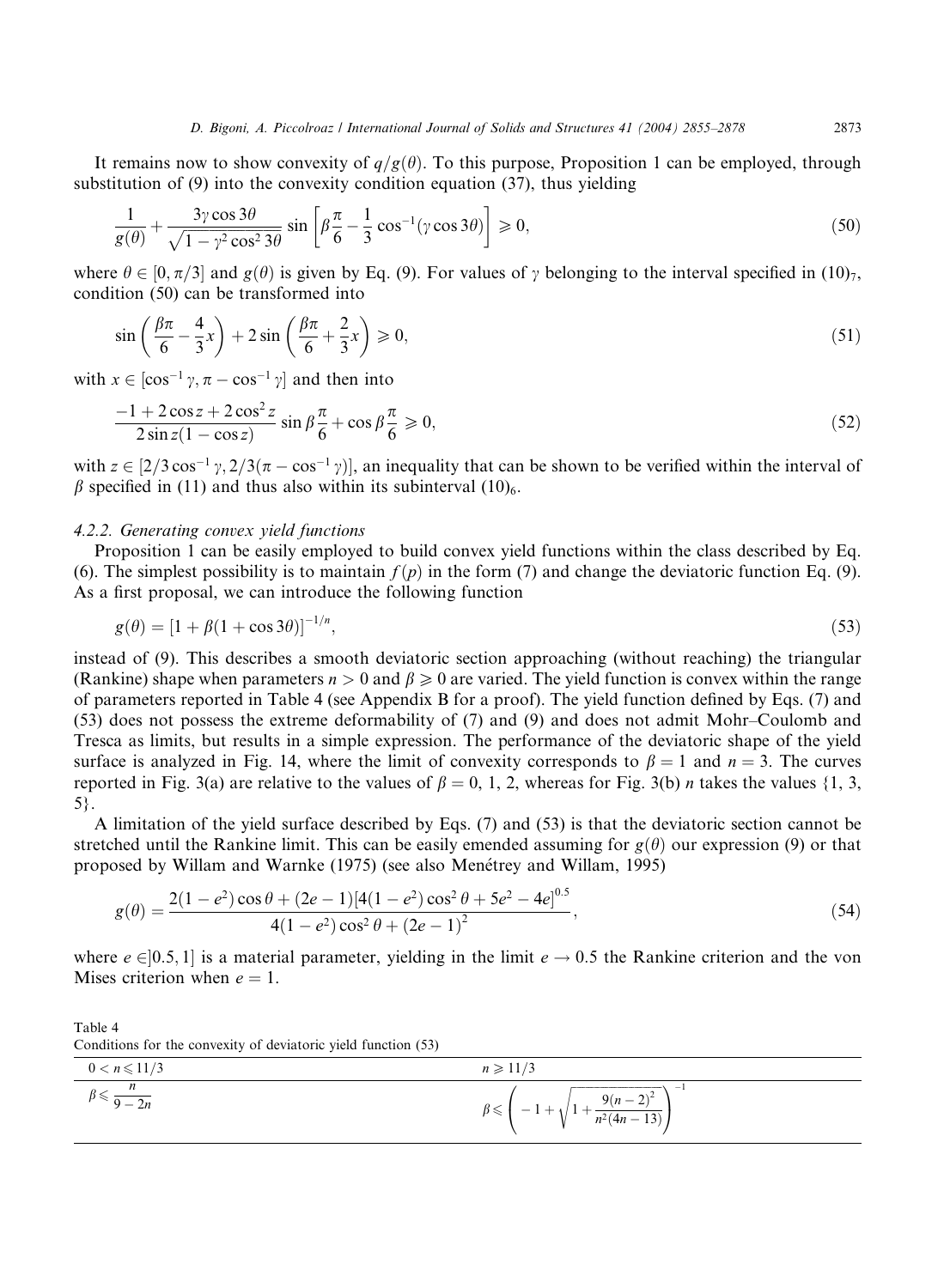

Fig. 14. Deviatoric section (53): effects related to the variation of  $\beta$  (a) and n (b).

It is already known that the deviatoric section of the yield surface corresponding to Eq. (54) remains convex for any value of the parameter e ranging within the interval  $[0.5, 1]$ , so that—from Proposition 1 the function (6) equipped with the definition (54) of the function  $g(\theta)$  is also convex.

As a final example, we can employ function  $g(\theta)$  defined by the expression proposed by Gudehus (1973) and Argyris et al. (1974)

$$
g(\theta) = \frac{2k}{1 + k + (1 - k)\cos 3\theta},\tag{55}
$$

where  $k \in [0.777, 1]$  is a material parameter.

Otherwise, we can act on the meridian function. For instance, we can modify a Drucker–Prager criterion––which again fits in the framework described by Eq. (6)––obtaining a non-circular deviatoric section described by Eq. (9)

$$
F(\boldsymbol{\sigma}) = -\Gamma(p+c) + q\cos\left[\beta\frac{\pi}{6} - \frac{1}{3}\cos^{-1}(\gamma\cos 3\theta)\right],\tag{56}
$$

where c is the yield strength under isotropic tension and  $\Gamma$  is a material parameter, or by Eq. (53)

$$
F(\sigma) = -\Gamma(p+c) + q[1 + \beta(1 + \cos 3\theta)]^{1/n},
$$
\n(57)

or by the Gudehus/Argyris condition (55)

$$
F(\sigma) = -\Gamma(p+c) + \frac{q}{2k}(1+k+(1-k)\cos 3\theta).
$$
 (58)

It may be noted that the yield criterion (58) has been employed by Laroussi et al. (2002) to describe the behaviour of foams. In all the above cases, Proposition 1 ensures that for the range of parameters in which the Haigh–Westergaard representation of the yield surface is convex, the yield function is also convex.

#### 4.3. A note on the behaviour of concrete and a generalization of Proposition 1

In the modelling of concrete there is some experimental evidence that the deviatoric section starts close to the Rankine limit for low hydrostatic stress component and tends to approach a circle, when confinement increases. This effect has been described by Ottosen (1977) through a model which does not fit the general framework specified by Eq. (6) and can be written in our notation in the form

$$
F(\sigma) = Aq^2 + B\frac{q}{g(\theta)} + C - p,\tag{59}
$$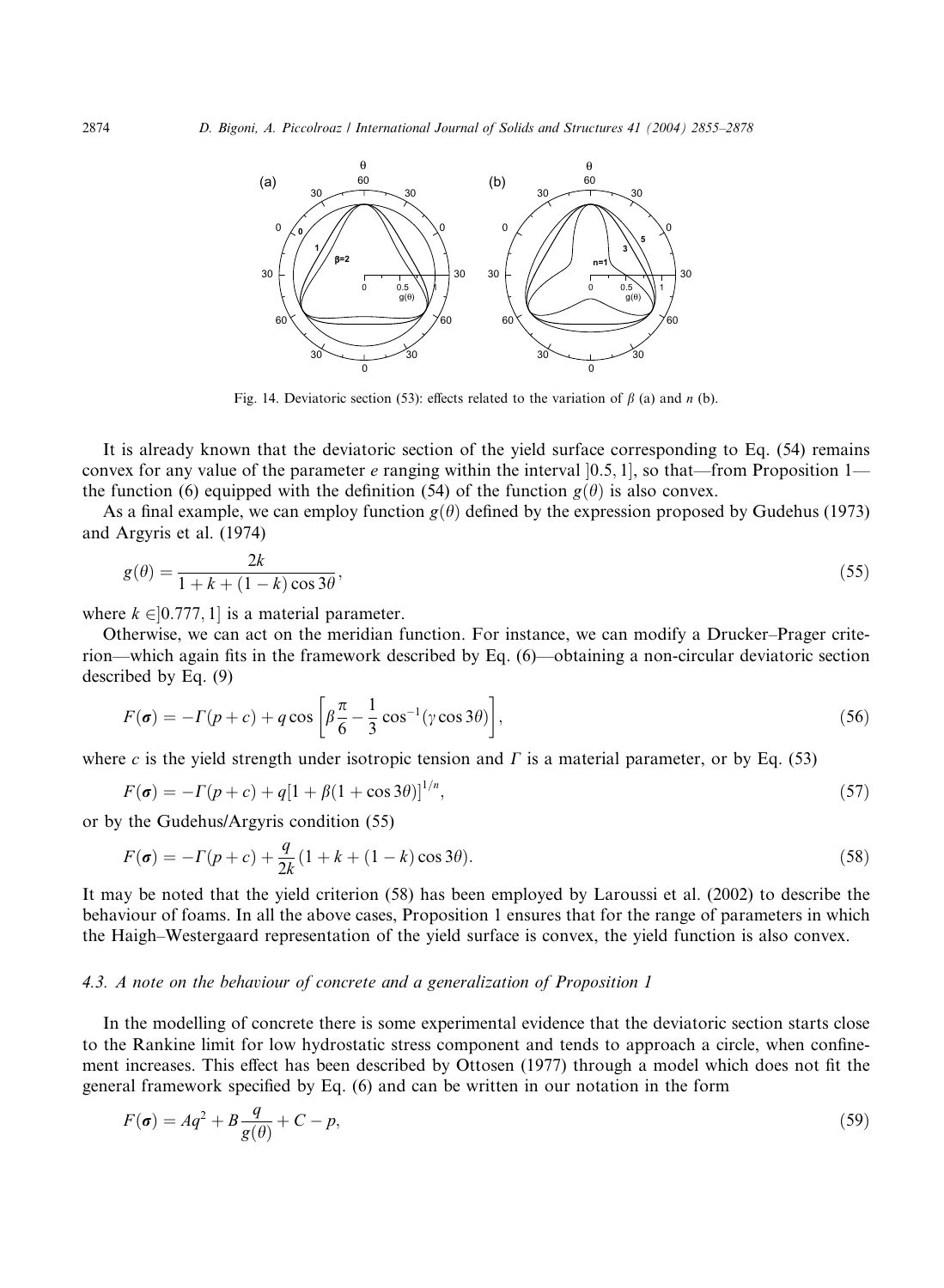where  $A > 0$ ,  $B \ge 0$  and  $C \le 0$  are constants and  $g(\theta)$  is in the form (9) with  $\beta = 0$ . The criterion is therefore defined by four parameters.

The above-expression (59) of the yield function suggests the following generalization of Proposition 1:

Proposition 2. Convexity of the yield function

$$
F(\sigma) = Aq^2 + B\frac{q}{g(\theta)} + f(p),\tag{60}
$$

where A and B are positive constants, is equivalent to

$$
f'' \ge 0
$$
, and  $g^2 + 2g'^2 - gg'' \ge 0$ , (61)

which in turn is equivalent to the convexity of the surface

$$
B\frac{q}{g(\theta)} + f(p) = 0,\tag{62}
$$

in the Haigh–Westergaard stress space.

**Proof.** Let us begin assuming that (61) hold true. In this condition Proposition 1 ensures that  $f(p)$  and  $q/g(\theta)$  are convex functions of  $\sigma$ , so that (60) results the sum of three convex functions and its convexity follows. Vice versa, failure of convexity of  $f(p)$  immediately implies failure of convexity of (60) since p is independent of  $\theta$  and q. Finally, let us assume that condition (61)<sub>2</sub> is violated, for a certain value, say  $\theta$ , of  $\theta$ . The Hessian of

$$
Aq^2 + Bq/g(\theta),\tag{63}
$$

as a function of two components of deviatoric stress  $S_1$  and  $S_2$ , is given by matrix (45) summed to a constant and positive definite matrix

$$
3A\begin{bmatrix} 2 & 1 \\ 1 & 2 \end{bmatrix} + B\frac{27}{4} \frac{(g^2 + 2g'^2 - gg'')}{q^3g^3} \begin{bmatrix} S_2^2 & -S_1S_2 \\ -S_1S_2 & S_1^2 \end{bmatrix}.
$$
 (64)

Considering now the Haigh–Westergaard representation, it is easy to understand that we can keep  $\theta = \theta$ fixed and change  $S_1$  and consequently  $S_2$  so that  $S_1/S_2$  remains constant. In this situation, while g and its derivatives remain fixed, the quantity

$$
\frac{S_1^2}{q^3},\tag{65}
$$

in matrix (64) tends to  $+\infty$  when S<sub>1</sub> tends to zero. Therefore, violation of (61)<sub>2</sub> cannot be compensated by a constant term and function (60) is not convex.  $\Box$ 

Proposition 2 provides the conditions for convexity of the Ottosen criterion. Moreover, the same proposition allows us to generalize our yield function (6)–(9) adding a  $q^2$  term as in the Ottosen criterion. This leads immediately to

$$
F(\boldsymbol{\sigma}) = Aq^2 + Bq \cos \left[ \beta \frac{\pi}{6} - \frac{1}{3} \cos^{-1}(\gamma \cos 3\theta) \right] + f(p), \tag{66}
$$

where  $f(p)$  is given by Eq. (7).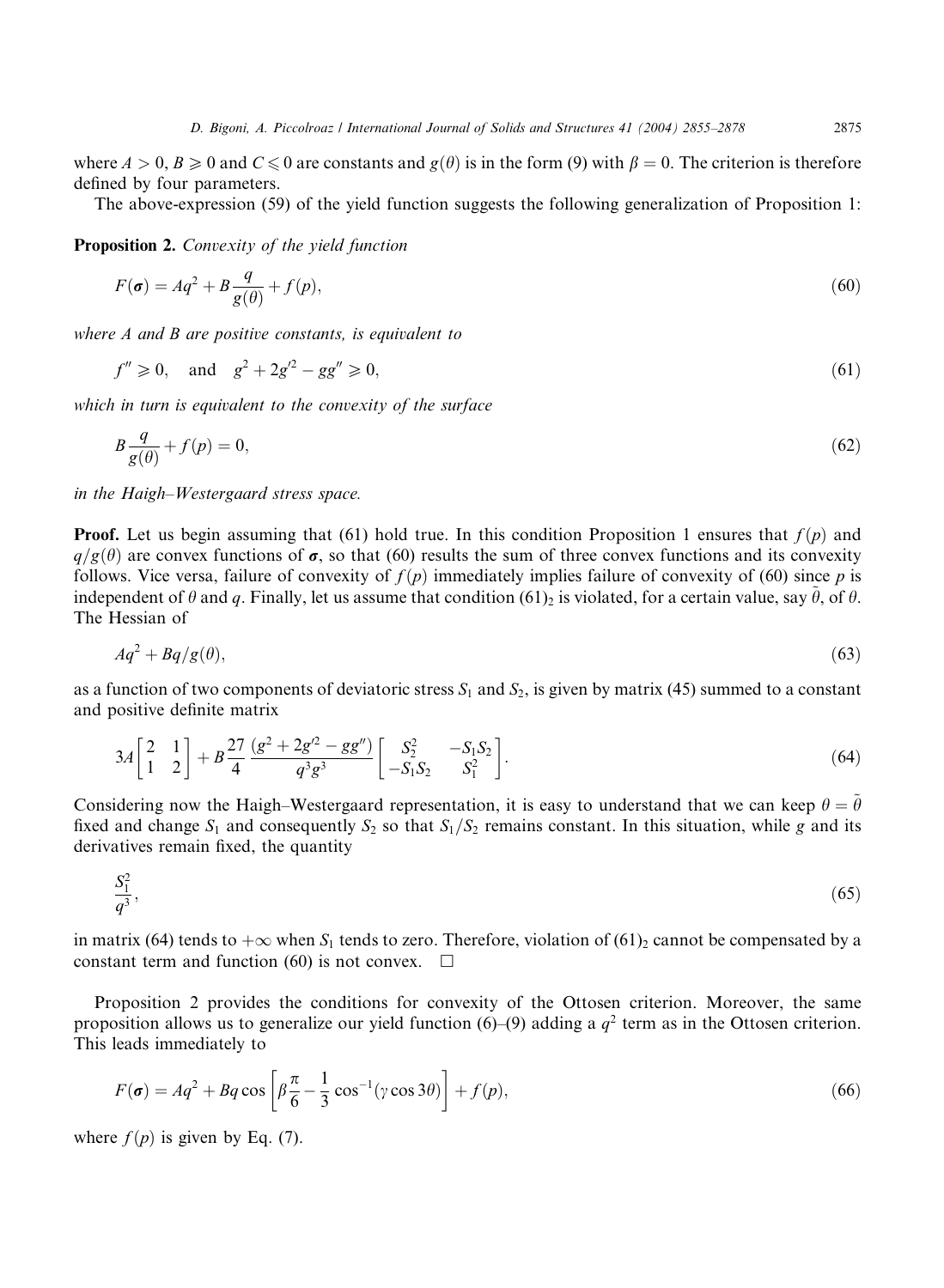# 5. Conclusions

In the modelling of the inelastic behaviour of several materials, the knowledge of a smooth, convex yield surface approaching known-criteria and possessing an extreme shape variation to fit experimental results may be of undoubted utility. In particular, the fact that a yield function can continuously describe a transition between yield surfaces typical of different materials is of fundamental importance in modelling the de-cohesion due to damage of rock-like materials and the increase in cohesion during forming of powders. In the present paper, such a yield function has been proposed, which is shown to be capable of an accurate description of the behaviour of a broad class of materials including soils, concrete, rocks, powders, metallic foams, porous materials, and polymers. Moreover, in order to analyze convexity of our function, we have provided certain general results, holding for a broad class of yield conditions, which permit to infer convexity of the yield function from convexity of the yield surface.

## Acknowledgements

The authors are grateful to Dr. Alessandro Gajo (University of Trento) for many useful discussions and suggestions. Financial support from University of Trento, Trento, Italy is gratefully acknowledged.

# Appendix A. Values of material parameters employed to fit experimental results in Section 3.3

The values of the material parameters of the proposed yield function  $(6)$ – $(9)$  employed to model the experimental data reported in Figs. 5–9, 11 and 12 are listed in Table 5.

# Appendix B. Convexity of function (53)

We show that the deviatoric section described by Eq. (53) is convex, within the range of parameters reported in Table 4. To this purpose, a substitution of Eq. (53) into condition (37) yields

$$
a\cos^2(3\theta) + b\cos(3\theta) + c \ge 0, \quad \theta \in [0, \pi/3],
$$
\n(B.1)

Table 5 Values of material parameters employed to fit experimental results in Figs. 5–9, 11 and 12

|              | $\boldsymbol{M}$         | $p_c$                       | $\mathcal{C}$  | $\boldsymbol{m}$ | α                   | ß        |        |
|--------------|--------------------------|-----------------------------|----------------|------------------|---------------------|----------|--------|
| Fig. $5(a)$  | 0.5                      | 0.961 MPa                   | $\theta$       | 2.6              | 0.1                 | $\theta$ | 0.9999 |
| Fig. $5(b)$  | 0.48                     |                             |                | 5                | 0.2                 | $\theta$ | 0.66   |
| Fig. $6(a)$  | 1.1                      |                             |                | 3.2              | 1.9                 |          |        |
| Fig. $6(b)$  | 0.76                     |                             |                | 3.4              | 1.85                |          |        |
| Fig. $6(c)$  | 0.94                     |                             |                | 1.8              | 0.8                 |          |        |
| Fig. $6(d)$  | 0.64                     |                             | $\theta$       | 3                | 1.5                 |          |        |
| Fig. $7(a)$  | 0.82                     | $p_c = 100 f_c$             | $c = 0.1 f_c$  | 2                | 0.05                |          |        |
| Fig. $7(b)$  | 0.76                     | $p_c = 100 f_c$             | $c = 0.2 f_c$  | $\overline{2}$   | 0.026               |          |        |
| Fig. $8(a)$  | 1.18                     | $p_c = 50 f_c$              | $c = 0.04 f_c$ | 2                | 0.04                |          |        |
| Fig. $8(b)$  | 0.61                     | $p_c = 30 f_c$              | $c = 0.02 f_c$ |                  | 0.3                 |          |        |
| Fig. $9(a)$  | 0.40                     | 1000 MPa                    | 110 MPa        | 2                | 0.5                 |          |        |
| Fig. $9(b)$  | 0.51                     | 800 MPa                     | 80 MPa         | 2                | 0.62                |          |        |
| Fig. $11(a)$ | $\overline{\phantom{0}}$ |                             |                |                  |                     | $\theta$ | 0.843  |
| Fig. $11(b)$ | $\overline{\phantom{0}}$ |                             |                |                  |                     | $\theta$ | 0.862  |
| Fig. $12(a)$ | 0.78                     | $p_c/f_c = 5.7$             | $c/f_c = 0.3$  | $\mathfrak{D}$   | 0.1                 | $\Omega$ | 0.6    |
| Fig. $12(b)$ | 0.86                     | $p_c/f_c = 3.5 \times 10^7$ | $c/f_c = 0.08$ | $1 \times 10^6$  | $1 \times -10^{-8}$ | 0.12     | 0.98   |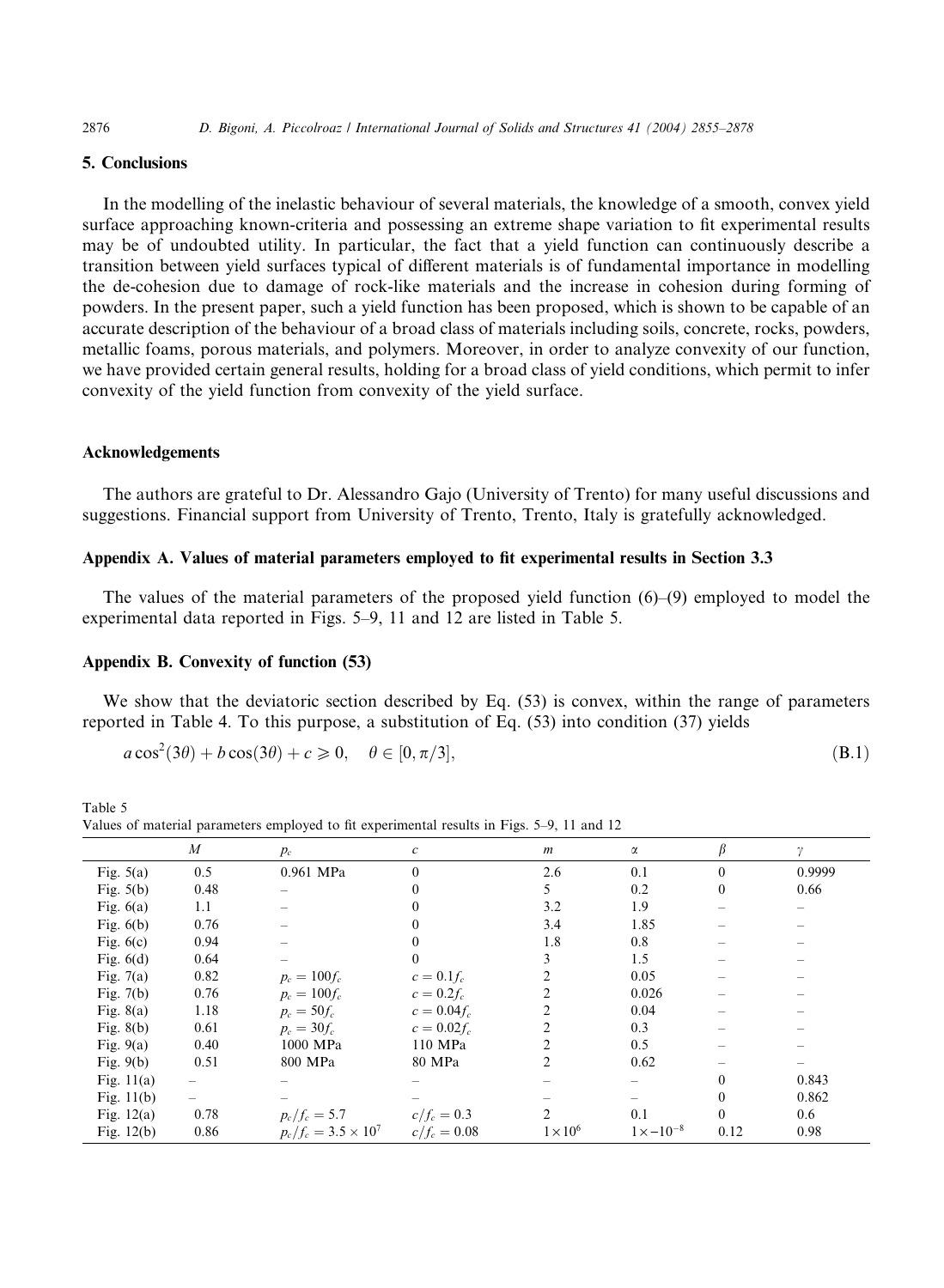where the coefficients  $a, b$  and  $c$  are:

$$
a = \beta^2(n^2 - 9),
$$
 (B.2)

$$
b = \beta n(1 + \beta)(9 - 2n),
$$
 (B.3)

$$
c = n^2(1+\beta)^2 + 9\beta^2(1-n). \tag{B.4}
$$

Since condition (B.1) is bounded by a parabola, it suffices to analyze the position of its vertex to obtain the values of parameters reported in Table 4.

#### References

Altenbach, H., Tushtev, K., 2001. A new static failure criterion for isotropic polymers. Mech. Compos. Mater. 37, 475–482.

- Argyris, J.H., Faust, G., Szimmat, J., Warnke, P., Willam, K., 1974. Recent developments in the finite element analysis of prestressed concrete reactor vessels. Nucl. Eng. Des. 28, 42–75.
- Bardet, J.P., 1990. Lode dependences for isotropic pressure-sensitive elastoplastic materials. J. Appl. Mech. 57, 498–506.
- Bishop, J.F.W., Hill, R., 1951. A theory of the plastic distorsion of a polycrystalline aggregate under combined stresses. Phil. Mag. 42, 414–427.
- Chen, W.F., Saleeb, A.F., 1982. Constitutive equations for engineering materials: elasticity and modelling. Wiley & Sons, New York. Christensen, R.M., 1997. Yield functions/failure criteria for isotropic materials. Proc. R. Soc. Lond. 453, 1473–1491.

- Christensen, R.M., Freeman, D.c., DeTeresa, S.J., 2002. Failure criteria for isotropic materials, applications to low-density types. Int. J. Solids Struct. 39, 973–982.
- Coffin, L.F., Schenectady, N.Y., 1950. The flow and fracture of a brittle material. J. Appl. Mech. 17, 233–248.
- De Finetti, B., 1949. Sulle stratificazioni convesse. Ann. Mat. Pura Appl. 30, 173–183.
- Deshpande, V.S., Fleck, N.A., 2000. Isotropic constitutive models for metallic foams. J. Mech. Phys. Solids 48, 1253–1283.
- Drucker, D.C., 1953. Limit analysis of two and three dimensional soil mechanics problems. J. Mech. Phys. Solids 1, 217–226.
- Drucker, D.C., 1956. On uniqueness in the theory of plasticity. Quart. Appl. Math. XIV, 35–42.
- Drucker, D.C., 1964. On the postulate of stability of material in the mechanics of continua. J. de Mécanique 3, 235–249.
- Duvaut, G., Lions, J.L., 1976. Inequalities in Mechanics and Physics. Springer-Verlag, Berlin.
- Eekelen, H.A.M., 1980. Isotropic yield surface in three dimensions for use in soil mechanics. Int. J. Numer. Anal. Meth. Geomech. 4, 89–101.
- Ehlers, W., 1995. A single-surface yield function for geomaterials. Arch. Appl. Mech. 65, 246–259.
- Ekeland, I., Temam, R., 1976. Convex Analysis and Variational Problems. North-Holland, Amsterdam.
- Franchi, A., Genna, F., Paterlini, F., 1990. Research note on quasi-convexity of the yield function and its relation to Drucker postulate. Int. J. Plasticity 6, 369–375.
- Gudehus, G., 1973. Elastoplastische Stoffgleichungen für trockenen Sand. Ingenieur-Archiv. 42, 151–169.
- Gurson, A.L., 1977. Continuum theory of ductile rupture by void nucleation and growth: part I, yield criteria and flow rules for porous ductile media. Int. J. Engng. Mat. Tech. 99, 2–15.
- Haythornthwaite, R.M., 1985. A family of smooth yield surfaces. Mech. Res. Commun. 12, 87–91.
- Hill, R., 1950a. The Mathematical Theory of Plasticity. Clarendon Press, Oxford.
- Hill, R., 1950b. Inhomogeneous Deformation of a Plastic Lamina in a Compression Test. Phil. Mag. 41, 733–744.
- Hill, R., 1967. The essential structure of constitutive laws for metal composites and polycrystals. J. Mech. Phys. Solids 15, 79–95.
- Hill, R., 1968. On constitutive inequalities for simple materials––I. J. Mech. Phys. Solids 16, 229–242.
- Hisieh, S.S., Ting, E.C., Chen, W.F., 1982. A plasticity-fracture model for concrete. Int. J. Solids Struct. 18, 181–197.
- Hoek, E., Brown, E.T., 1980. Underground excavations in rock. The Institution of Mining and Metallurgy, London.
- Lade, P.V., 1997. Modelling the strengths of engineering materials in three dimensions. Mech. Cohes. Frict. Mat. 2, 339–356.
- Lade, P.V., Kim, M.K., 1995. Single hardening constitutive model for soil, rock and concrete. Int. J. Solids Struct. 32, 1963–1978.
- Laroussi, M., Sab, K., Alaoui, A., 2002. Foam mechanics: nonlinear response of an elastic 3D-periodic microstructure. Int. J. Solids Struct. 39, 3599–3623.
- Lin, F.-B., Bazant, Z., 1986. Convexity of smooth yield surface of frictional material. ASCE J. Engng. Mech. 112, 1259–1262.
- Lode, W., 1926. Versuche über den Einfluß der mittleren Hauptspannung auf das Fließen der Metalle Eisen Kupfer und Nickel. Z. Physik. 36, 913–939.
- Mandel, J., 1966. Contribution theorique a l'etude de l'ecrouissage et des lois de l'ecoulement plastique. In: Proc. 11th Int. Congr. Appl. Mech. (Munich 1964), Springer-Verlag, pp. 502–509.